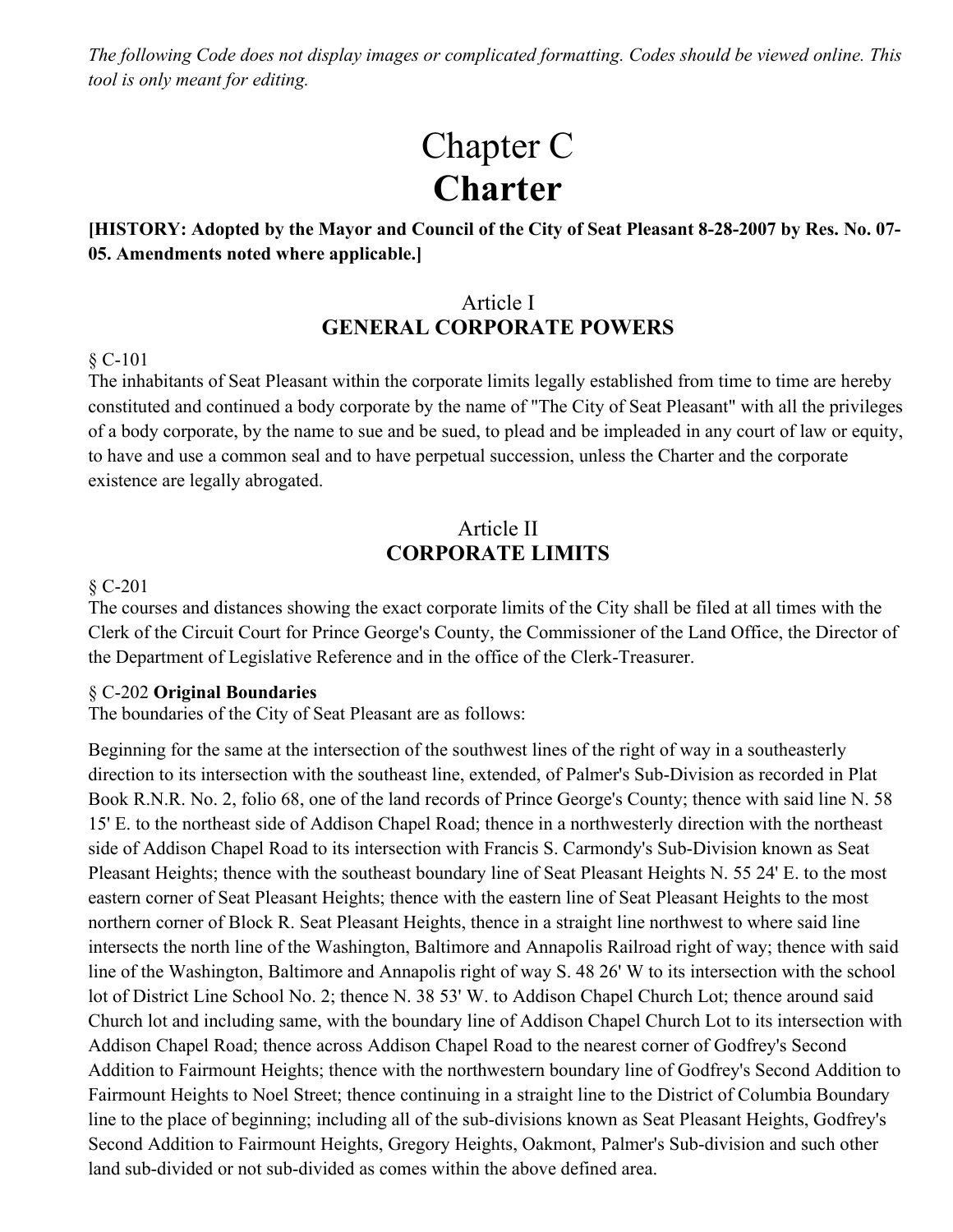#### § C-203 **1945 Annexation**

The boundaries of the City of Seat Pleasant are hereby extended to include the following area which is added to said City, beginning at a pipe on the east side of Addison Road, formerly known as Addison Chapel Road, at the end of the South 52° 00' West 712.14 foot line of a deed from Emma M. Gregory, widow, to the Board of Education, Prince George's County Maryland, filed among the Land Records of Prince George's County, Maryland in liber 361 at folio 187 and thence reversely with said line.

- (a) North 47° 07' 50" East 712.14 feet to the beginning of said line; thence,
- (b) South 11° 42' 10" East 358.25 feet reversely with North 6° 50' West;
- (c) South 48° 56' 40" East 141.93 feet to a point on the northwest side of Martin Luther King Jr. Highway (60 feet wide), opposite center line station 17° 77.35' as shown on the State Road Commission Plat No. 5255; thence with the northwest side of said highway.
- (d) North 41° 03' 20" East 1827.39 feet to the beginning of a curve to the left having a radius of 5699.58 feet; thence
- (e) South 72° 16' curve 740.96 feet (long cord bearing the length North 37° 19' 52" East 740.44 feet); thence leaving said highway and running.
- (f) South 72° 15" West 459.01 feet to a point South 26° 49' 30" East 40.45 feet from the stone found at the southeast corner at lot No. 34, Block D, Jefferson Heights, recorded among the said land Records in Plat Book 9 as Plat 50; thence continuing on the same course.
- (g) South 72° 15' 50" West 2093.13 feet to a stone found at the end of the seventh or North 11° 33' West 384.7 foot line of a deed from John W. Gregory, et ux, to Isabelle Collins, et al., dated November 2, 1916 and recorded among the said Land Records in Liber 124 at folio 1; thence reversely with the seventh and sixth lines of said deed.
- (h) South 17° 36' 20" east 285.20 feet to a pipe;
- (i) South 44° 26' 40" West 131.20 feet to the beginning of said sixth line; thence outlines of said deed to Collins and running with the nineteenth or South 33 1/2 West 26 1/4 perch line of deed dated December 15, 1888 from Sabina Gregory, et al, John W. Gregory for 19 1/2 acres of landed [land] recorded among the said Land Records in Liber J.W.B. 18 at folio 190.
- (j) South 27° West 433.46 feet to a pipe on the east side of Addison Road, formerly known as Addison Chapel Road; thence with east side of Addison Road the three following courses and distances.
- (k) South  $27^{\circ}$  23' East 149.50 feet to a pipe; thence,
- (1) South  $35^{\circ}$  50' East 296.00 to a pipe; thence,
- (m) South 21° 59' 20" East 115.89 feet to the place of beginning, containing 2,191.839 square feet or 50.318 acres of land, more or less. All of the territory hereby annexed to the City of Seat Pleasant shall after April 27, 1945, be subject to all laws, ordinances and regulations of said City.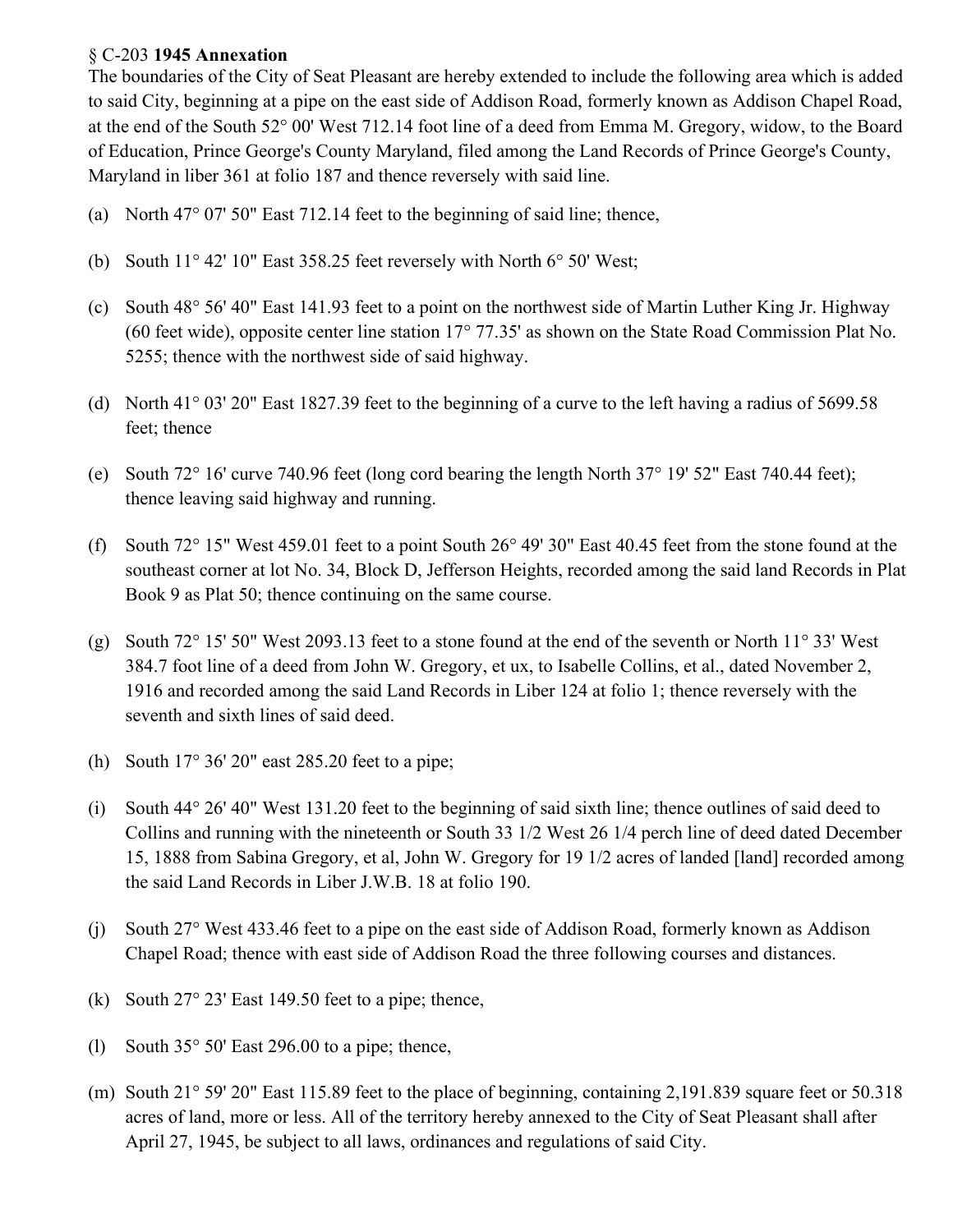### § C-204 **1947 Annexation**

- (a) Described. The boundaries of the City of Seat Pleasant are hereby extended to include the following area which is added to said City, beginning for the same at the northeasterly corner of the City as now incorporated and bearing thence in a northeasterly direction on a continuation of the present corporate line for a distance of approximately 600 feet to a point in the center line of Baltic Street and the Palmer Sub-division in the City of Seat Pleasant.
- (b) Conditions. All of the territory hereby annexed to the City of Seat Pleasant shall after March 3, 1947, be subject to all laws, ordinances, and regulations of the Mayor and Council of Seat Pleasant. Provided, however, that the land now taxed as acreage in this extension shall be service free and tax free until the time that said acreage is sub-divided.

### § C-205 **1951 Annexation**

- (a) Described. The boundaries of the City of Seat Pleasant are hereby extended to include the following area; that land bounded on the west by the main stream of Cabin Branch Creek which forms the boundary of the City and on the south and east by Seat Pleasant Drive and on the north by the tributary of Cabin Branch Creek which enters said Creek at Martin Luther King Jr. Highway.
- (b) Conditions. All of the territory hereby annexed to the City of Seat Pleasant shall from and after June 1, 1951, be subject to all laws, ordinances and regulations of the Mayor and Council of Seat Pleasant.

### § C-206 **1983 Annexation**

(a) Described. The boundaries of the City of Seat Pleasant are hereby extended to include:

All that piece or parcel of land situate, lying and being in the Seat Pleasant election district of Prince George's County, Maryland and being bounded by the northerly right of way line of Central Avenue/East Capitol Street as shown on Maryland State Highway Administration right of way plats numbered 17080 and 34465, the southwesterly right of way line of Yost Place, the northwesterly line of Baltic Street, formerly Maple Avenue, 30 feet wide and the southwesterly line of the former east Washington Railway Company property, and being more particularly described as follows:

Beginning on the aforementioned right of way line of Central Avenue/East Capitol Street at a point where it is intersected by the aforesaid right of way line of the East Washington Railway Company and running thence the six (6) following courses with said northerly line of Central Avenue/East Capitol Street as shown on aforementioned State Highway Administration right of way plats 351.46 feet along the arc of a curve deflecting to the right, having a radius of 4032.56 feet and a long chord bearing north 86° 03' 38" west 351.56 feet, thence north 71° 51' 20" west 50.24 feet, thence north 55° 07' 10" west 109.52 feet, thence north 80° 24' 40" west 145.66 feet, thence north 63° 11' 20" west 50.15 feet, thence north 57° 12' 30" west 51.17 feet to intersect the aforementioned northeasterly right of way line of Yost Place, thence south 54° 30' 00" west 30.00 feet, with a line crossing said Yost Place, thence north 35° 30' 00" west 718.46 feet with the southwesterly right of way line of Yost Place, to intersect the aforementioned northwesterly right of way line of Baltic Street, thence north 54° 53' 50" east 227.97 feet with said right of way line of Baltic Street and an extension of the aforementioned southwesterly right of way line of the east Washington Railway Company property, thence the three (3) following courses with said southwesterly line of the railway's property thence south 42° 04' 53" east 576.05 feet, thence 573.83 feet along the arc of a curve deflecting to the left having a radius of 1943.00 feet and a long chord bearing south 55° 39' 38" east 571.75 feet to the place of beginning of this description containing a calculated area of 6.5956 acres of land.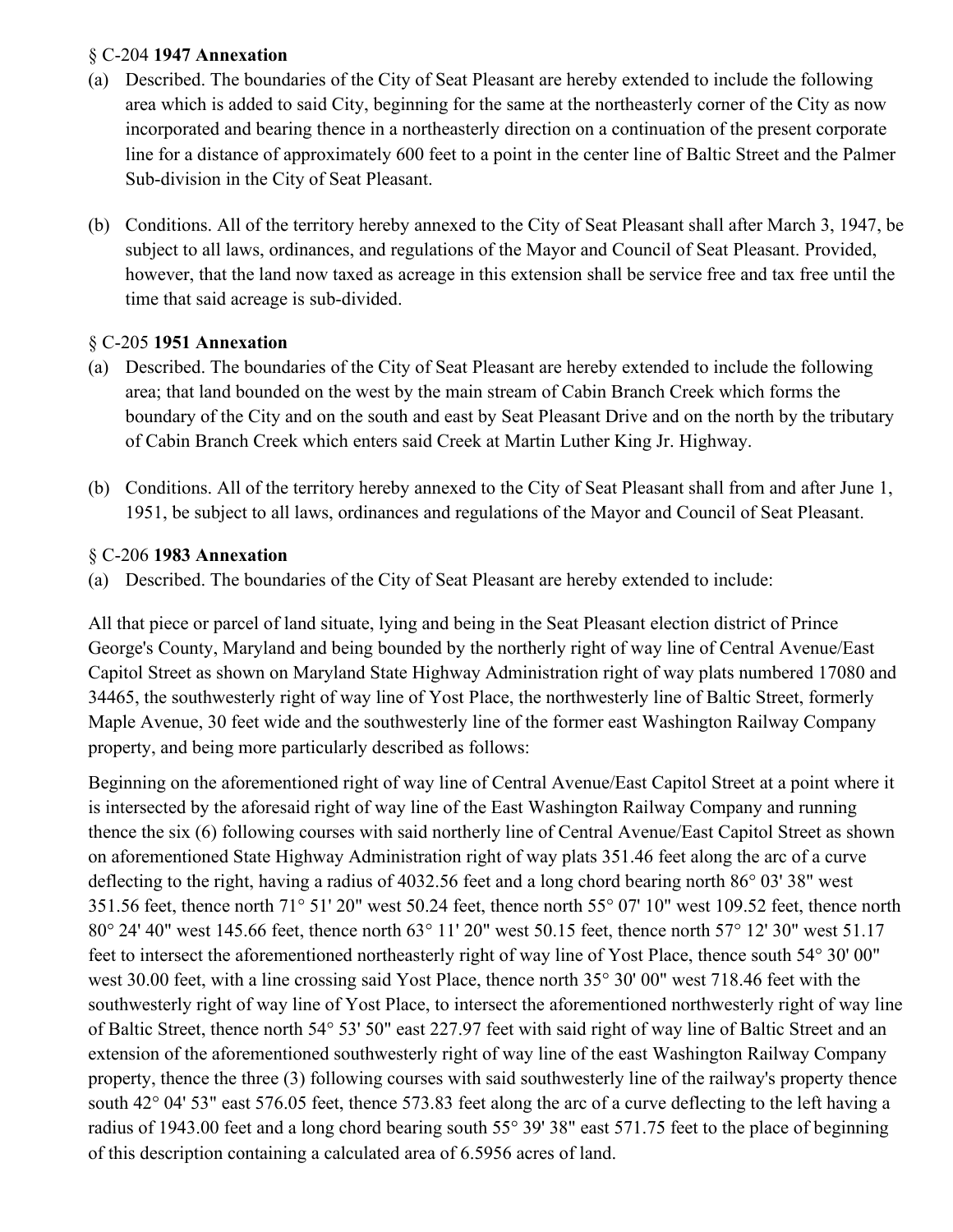#### § C-207 **2020 Annexation. [Added 9-8-2020 by Res. No. CA-21-03; amended 3-8-2021 by Res. No. CA-21-07]**

- (a) Described. The boundaries of the City of Seat Pleasant, a municipal corporation of the State of Maryland, shall be and hereby amended by the addition thereto of all of that land contiguous and adjoining to the current boundaries of the City of Seat Pleasant in Prince George's County, Maryland commonly referred to as Central Avenue between the Capital Beltway and District of Columbia line, consisting of 41.2302 acres of land all of which is described in Exhibits "A" and "B" hereto, which are amended as stated herein to accurately reflect the area to be Annexed to reflect an error in the original Exhibits A & B and the City of Seat Pleasant adopts the revised and correct description of this Annexed area, and which attachments are incorporated herein by reference, the same shall be and hereby is Annexed into the City, subject to the conditions and provisions set forth in the Annexation Resolution, such Annexation to be known as "First 2020 Annexation."
- (b) Conditions. The Annexation set forth herein is subject to the following condition: Each of the properties that comprise the Annexation Area, shall be exempt from a municipal taxation by the City ("Exempt Tax"). The Exempt Tax shall be of Seat Pleasant municipal taxation which is charged on the tax bill along with the State of Maryland and Prince George's County to the Owner against real property within the Annexation Area. It is acknowledged that the Prince George's County Director of Finance collects both State and Municipal real property taxes for properties located within the City of Seat Pleasant. To affect the tax exemptions herein granted, the City will provide to the Prince George's County Director of Finance that no municipal taxes shall apply to the Subject Property and the property will be tax exempt. If in the future, the Prince George's County Director of Finance cannot accommodate differing tax rates to properties within the same municipality, then, to give effect to the tax exemption herein granted, the City will refund to the Owner, upon application for such refund, pursuant to the authority contained in the Annotated Code of Maryland, Tax Property Art., 14-905(b) an amount equal to the exempt taxation.

# Article III **THE COUNCIL**

### § C-301 **Number, Selection, Term**

All legislative powers of the City shall be vested in a Council consisting of seven Councilpersons who shall be elected as hereinafter provided. Newly elected Councilpersons shall take office on the first Monday in October following election. Each Councilperson holding office at the time this Charter becomes effective shall continue to hold office for the term for which he was elected or until his successor is elected and takes office under the provisions of this Charter.

### § C-302 **Qualifications of Councilpersons**

Councilpersons shall have resided in the City for at least one year immediately preceding their election and shall have been qualified registered voters of the City for one (1) year. Councilpersons shall maintain a permanent residence in the City during their term of office. The minimum age for City Councilpersons shall be twenty-one years of age.

### § C-303 **Salary of Councilpersons**

Each Councilperson shall receive an annual salary which shall be as specified from time to time by an ordinance passed by the Council in the regular course of its business; provided, however, that the salary specified at the time any Council takes office shall not be changed during the period for which that council was elected and further provided that such a salary ordinance be approved by the majority of the qualified voters of the municipality voting thereon at a regular or special municipal election. The ordinance making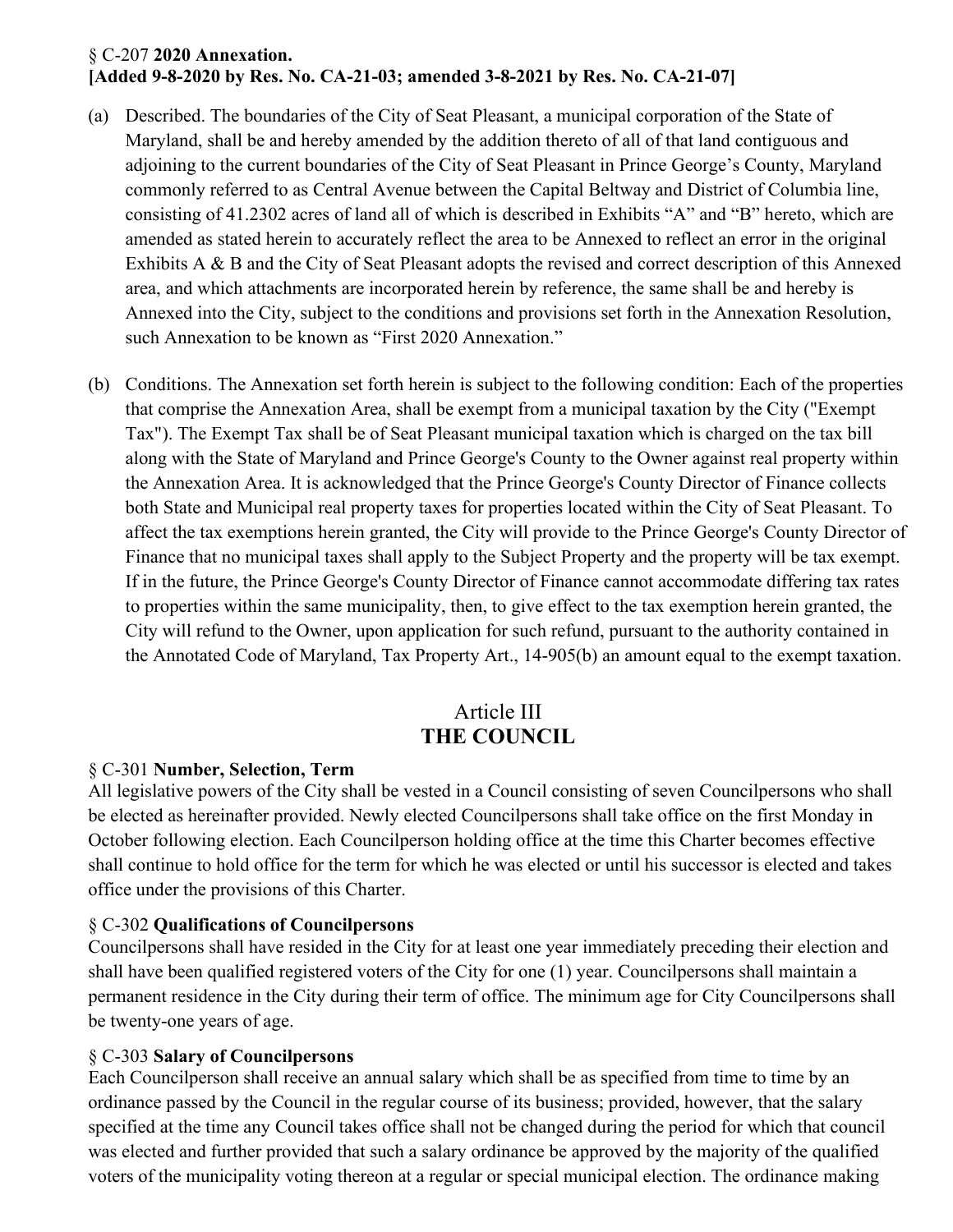any change in the salary paid to the several Councilpersons, either by way of increase or decrease, shall be finally ordained prior to the municipal election for the members of the next succeeding Council and shall take effect only as to the members of the next succeeding Council.

### § C-304 **Meeting of the Council**

The newly elected Council shall meet on the second Monday following its election for the purpose of organization, after which the Council shall meet regularly at such times as may be prescribed by its rules but not less frequently than once each month. Special meetings shall be called at the request of the Mayor or four or more Council members. All meetings of the Council shall be open to the public, and the rules of the Council shall provide that residents of the City shall have a reasonable opportunity to be heard at any meeting in regard to any municipal question. Nothing contained herein shall be construed to prevent any such body from holding an executive session from which the public is excluded but no ordinance, resolution, rule or regulation shall be finally adopted at such an executive session.

### § C-305 **Vice-Mayor and President Pro Tem [Amended 10-19-2020 by Res. No. CA-21-05; 12-7-2020 by Res. No. CA-21-06]**

The Council shall elect a President and Council President Pro Tem of the Council from among its members. The Council President shall act as Vice-Mayor in the absence of the Mayor, and the Council President Pro Tem shall act as Council President. The President, when acting as Vice-Mayor, shall have the same powers as those of the Mayor, in the absence of the Mayor, or if the Mayor is unavailable or incapacitated in any way. If the Vice Mayor (Council President), is unavailable, or incapacitated in any way, then the Council President Pro Tem shall serve in the capacity of Council President or Vice-Mayor.

### § C-306 **Quorum**

Four members of the Council shall constitute a Quorum for the transaction of business. No ordinance shall be approved nor any other action taken without the favorable votes of a majority of the members of the Council present and voting.

### § C-307 **Procedure of Council**

The Council shall determine its own rules and order of business. It shall keep minutes of its proceedings and enter therein the yeas, nays, or abstentions upon final action of any question, resolution, or ordinance, or at any other time if required by any one member. The minutes shall be open to public inspection after adoption.

### § C-308 **Vacancies**

The office of the Mayor or a Councilperson shall become vacant upon his death, resignation, removal from office in any manner authorized by law or forfeiture of his office.

### § C-309 **Filling of Vacancies [Amended 11-9-2009 by Res. No. R-10-10]**

A vacancy in the office of Mayor or Councilperson shall be filled by a person who meets the qualifications set forth in §§ C-302 and C-609 of this Charter. In event of a vacancy in the office of the Mayor or Councilperson the Council shall publish an advertisement in a newspaper of general circulation in the City. The advertisement shall provide public notice of the vacancy and shall solicit qualified persons to submit, on or before a date specified in the notice, letters of interest for consideration to fill the vacancy. The notice also shall state that each letter of interest must be accompanied by the candidate's resume and a petition as specified below. Concurrently with the publication of the advertisement the Council also shall mail a notice that contains information substantially similar to the published notice. The mailed notice shall be sent to all registered voters in the City, except that when the vacancy is to fill the position of Councilperson from one of the Councilmanic subdivisions specified in § C-609, notice shall be mailed only to the registered voters in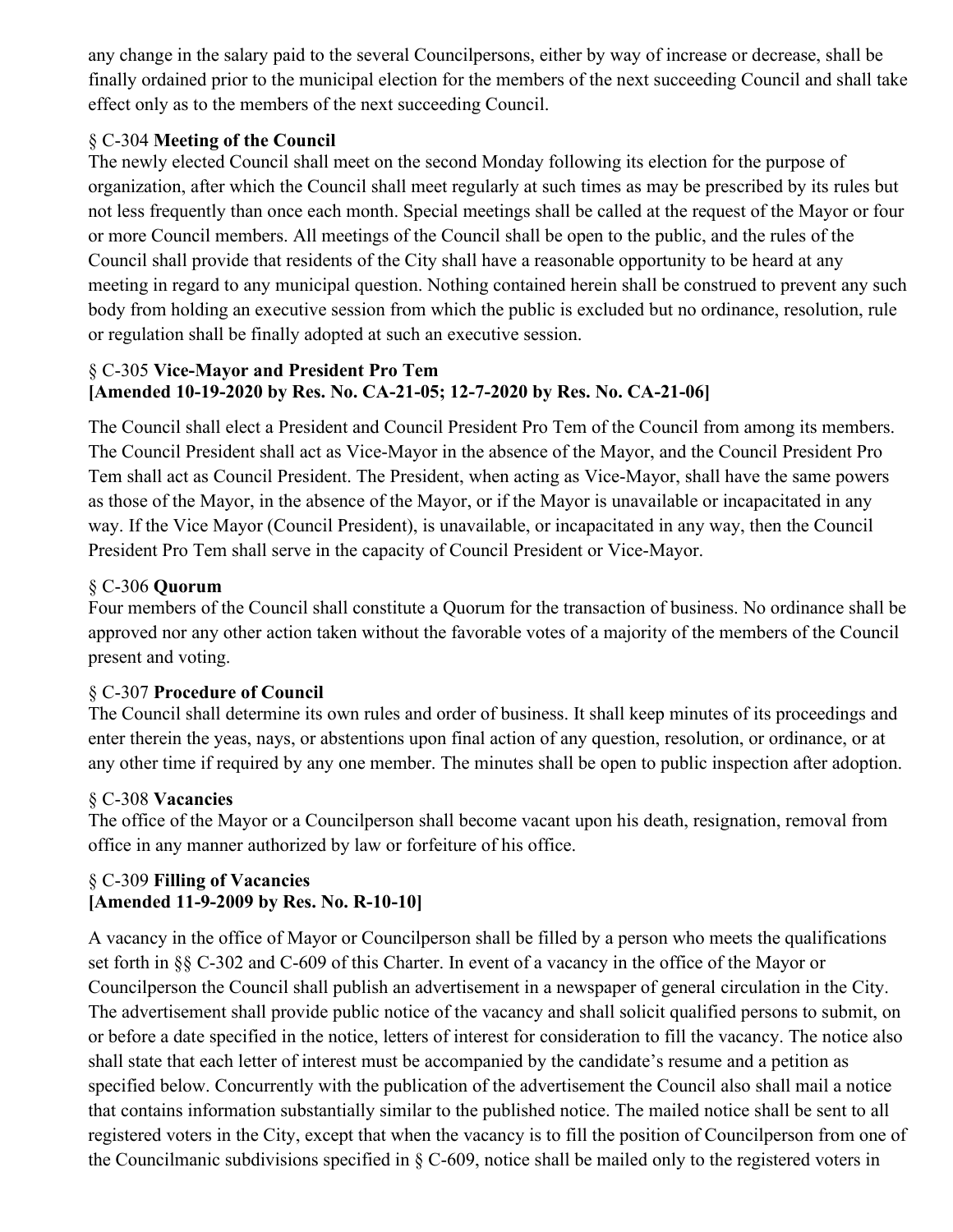that Councilmanic subdivision. Each candidate to fill a vacancy shall file the candidate's letter of interest, resume and a petition that satisfies the requirements of § C-610 with the office of the City Clerk on or before the date specified in the notice. Following the date specified in the notice for the filing of applications to fill a vacancy, the Council shall conduct a public review of all qualified candidates who have submitted the required letters of interest, resumes and petitions. This public review may include a public hearing for public comment on the candidates. After the Council completes its public review, the Council may appoint some person qualified in accordance with  $\S$  C-302 and  $\S$  C-609. The Council also may reject all candidates and repeat the process established in this section until the Council appoints a qualified person to fill the vacancy. A vacancy shall be filled by the favorable votes of a majority of the remaining members of the Council and the results of such votes shall be recorded in the minutes of the Council. A person appointed to fill a vacancy shall serve until the next regularly scheduled election.

### § C-310 **Forfeiture of Office [Amended 12-7-2020 by Res. No. CA-21-06]**

The Mayor or a Council person shall forfeit his or her office if he/she (1) lacks at any time during his/her term of office any qualification for the office prescribed by this Charter or by law, (2) violates any express prohibition of this Charter, (3) is convicted of a felony or misdemeanor, (4) fails to attend three consecutive regular meetings of the Council without being excused by the Council, (5) engages in misconduct in office or (6) is removed from office through an impeachment process by first having a trial held by the elected officials or judiciary board compromised of the Governmental Affairs and Technology Committee.

#### § C-311 **Ordinances [Amended 12-3-2012 by Res. No. R-13-12]**

No ordinance shall be passed at the meeting at which it is introduced. At any regular or special meeting of the Council held not less than six or more than sixty days after the meeting at which an ordinance was introduced, it shall be passed, or passed as amended, or rejected, or its consideration deferred to some specified future date. In cases of emergency the provision that an ordinance may not be passed at the meeting at which it is introduced may be suspended by the affirmative votes of four members of the Council. Every ordinance, unless it be passed as an emergency ordinance, shall become effective at the expiration of twenty calendar days following approval by the Mayor or passage by the Council over his veto. A fair summary of each ordinance shall be published at least twice in a newspaper or newspapers having general circulation in the municipality following passage. An emergency ordinance shall become effective on the date specified in the ordinance, but no ordinance shall become effective until approved by the Mayor or passed over his veto by the Council.

### § C-312 **Emergency Ordinance**

To meet a public emergency affecting life, health, property or the public peace, the Council may adopt one or more emergency ordinances, but such ordinances may not levy taxes, grant, renew or extend a franchise, regulate the rate charged by any public utility for its services or authorize the borrowing of money except as provided in Article **VIII**. An emergency ordinance shall be introduced in the form and manner prescribed for ordinances generally, except that it shall be plainly designated as an emergency ordinance and shall contain, after the enacting clause, a declaration stating that an emergency exists and describing it in clear and specific terms. An emergency ordinance may be adopted with or without amendment or rejected at the meeting at which it is introduced, but the affirmative vote of at least five members shall be required for adoption. After its adoption the ordinance shall be published and printed as prescribed for other adopted ordinances. It shall become effective upon the adoption or at such time as it may specify. Every emergency ordinance shall automatically stand repealed as of the 61st day following the date on which it was adopted, but this shall not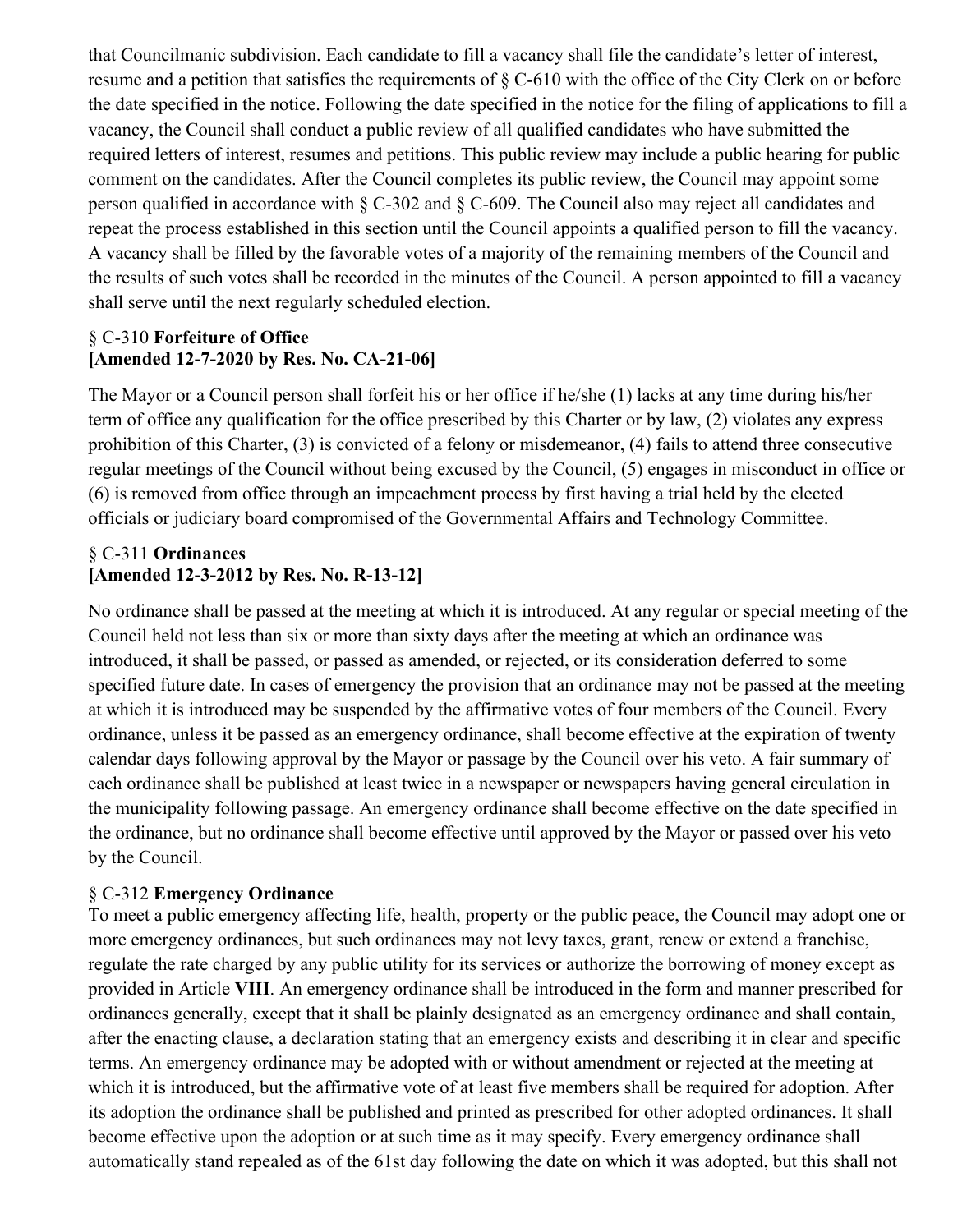prevent re-enactment of the ordinance in the manner specified in this section if the emergency still exists. An emergency ordinance may also be repealed by adoption of a repealing ordinance in the same manner specified in this section for adoption of emergency ordinances.

### § C-313 **Veto**

All ordinances passed by the Council shall be promptly delivered to the Mayor for his approval or disapproval. If the Mayor approves any ordinance, he shall sign it. If the Mayor disapproves any ordinance, he shall not sign it. The Mayor shall return all ordinances to the City Clerk within six days after delivery to him (excluding the first day, including the last day, and excluding any Sunday) with his approval or disapproval. Any ordinance approved by the Mayor shall be law. Any ordinance disapproved by the Mayor shall be returned with a message stating the reasons for his disapproval. Any disapproved ordinance shall not become a law unless subsequently passed by a favorable vote from five members of the whole Council within thirty-five calendar days from the time of the return of the ordinance. If the Mayor fails to return any ordinance within six days of its delivery, it shall be deemed to be approved by the Mayor and shall become law in the same manner as an ordinance signed by him.

### § C-314 **Advisory Boards and Commission [Amended 12-7-2020 by Res. No. CA-21-06]**

The Mayor, with Council consent, shall have the power to appoint and dissolve boards and commissions to act in an advisory capacity to the City Council as required by law or as the Council may deem necessary for the good government of the City. The Council may also establish mandatory fiscal and administrative procedures for such boards.

### Article IV **THE MAYOR**

### § C-401 **Qualifications of Mayor [Amended 12-7-2020 by Res. No. CA-21-06]**

The Mayor must have resided in Seat Pleasant for at least one year immediately preceding his election and shall have been a qualified registered voter of the City for one year. The Mayor shall maintain a permanent residence in the City during the term of office. The minimum age for the Mayor shall be eighteen years of age.

### § C-402 **Salary of the Mayor**

The Mayor shall receive a salary which shall be specified at time to time by an ordinance passed by the Council in the regular course of its business; provided, however, that the salary specified at the time any Council takes office shall not be changed during the period for which that Council was elected and further provided that such a salary ordinance shall be approved by the majority of the qualified voters of the municipality voting thereon at a regular or special municipal election. The ordinance making any change in the salary paid to the Mayor, either by way of increase or decrease shall be finally ordained prior to the municipal election for the members of the next succeeding Council.

### § C-403 **Powers and Duties**

### **[Amended 10-3-2016 by Res. No. R-17-01; 3-30-2020 by Res. No. CA-20-01; 8-17-2020 by Res. No. CA-21-01; 10-19-2020 by Res. No. CA-21-05; 12-7-2020 by Res. No. CA-21-06]**

(a) The Mayor shall be the ceremonial head of the government and shall have such powers and perform such duties as may be prescribed by this Charter. The Mayor is authorized to sign and to accept service of legal process on behalf of the City. In the event that the Mayor is unable to perform his/her duties, the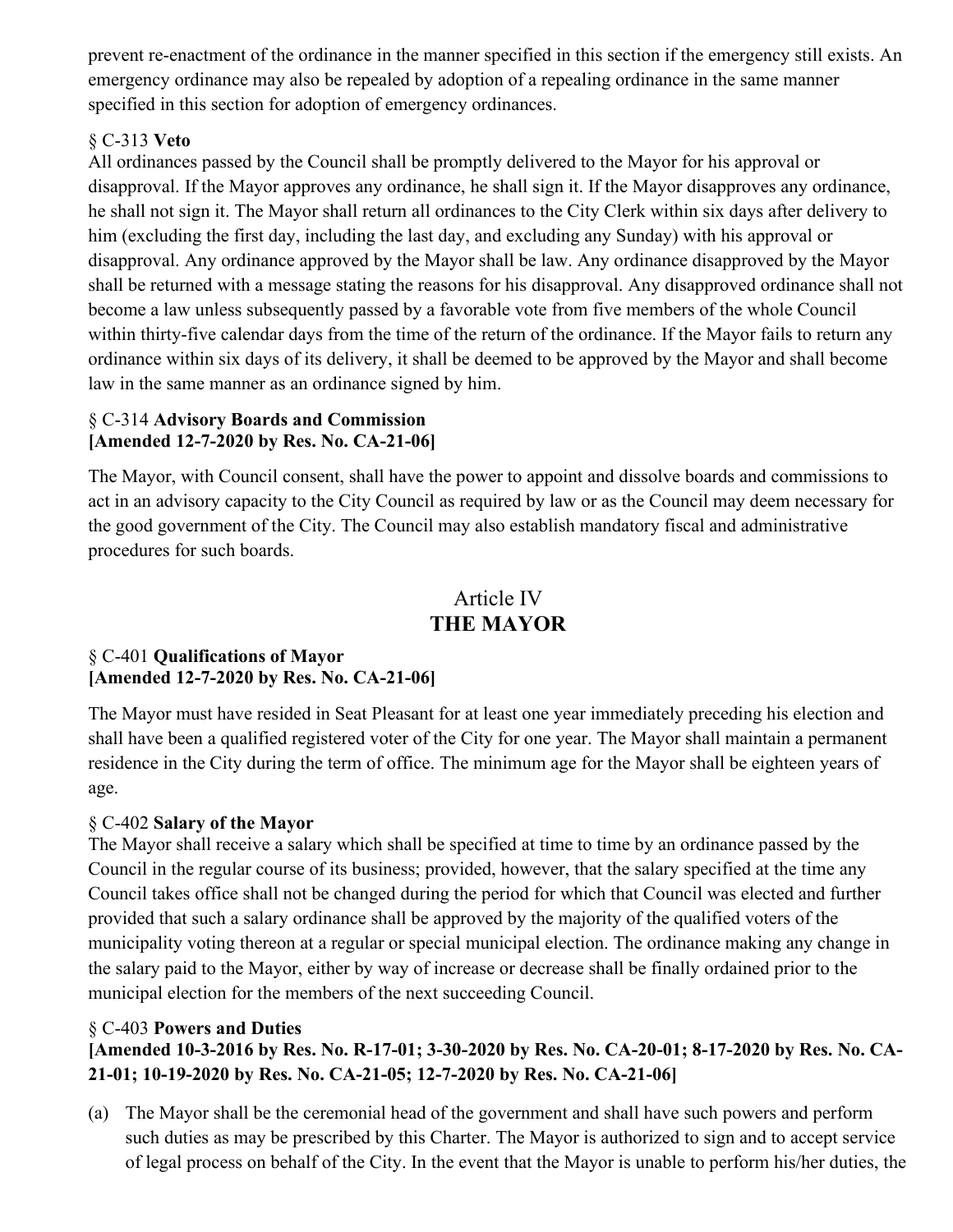Council President in his/her capacity as the Vice-Mayor is authorized to accept service of legal process on behalf of the City.

(b) The City Manager shall prepare and submit the budget to the Mayor and Council by April 1 of each year, who shall review the budget and make revisions.

# Article V **GENERAL POWERS**

#### § C-501 **General Powers**

- (a) General. The Council shall have the power to pass all such ordinances not contrary to the Constitution and laws of the State of Maryland or this Charter as it may deem necessary for the good government of the City; for the protection and preservation of the City's property, rights, and privileges; for the preservation of peace and good order; for securing persons and property from violence, danger, or destruction; and for the protection and promotion of the health, safety, comfort, convenience, welfare and happiness of the residents of the City and visitors thereto and sojourners therein.
- (b) Enumeration. The Council shall have, in addition, the power to pass ordinances, not contrary to the Constitution and laws of the State of Maryland, for the following specific purposes.
- (1) Advertising. To provide for advertising for the purposes of the City, for printing, and publishing statements as to the business of the City.
- (2) Amusements. To provide in the interest of the public welfare for licensing, regulating, or restraining theatrical or other public amusements.
- (3) Appropriations. To appropriate municipal monies for any purpose within the powers of the Council.
- (4) Billboards. To license, tax and regulate, restrain or prohibit the erection or maintenance of billboards within the City, the placing of signs, bills and posters of every kind and description on any building, fence, post, billboard, pole or other place within the City.
- (5) Bridges. To erect and maintain bridges.
- (6) Buildings. To make reasonable regulations in regard to buildings and signs to be erected, constructed, or reconstructed in the City, and to grant building permits for the same; to formulate a building code and a plumbing code and to appoint a building inspector and a plumbing inspector, and to require reasonable charges for permits and inspections; to authorize and require the inspection of all buildings and structures and to authorize the condemnation thereof in whole or in part when dangerous or insecure, and to require that such buildings and structures be made safe or be taken down.
- (7) Cemeteries. To regulate or prohibit the interment of bodies.
- (8) Codification. To provide for the codification of all ordinances which have been or may hereafter be passed.
- (9) Community Services. To provide, maintain, and operate community and social services for the preservation and promotion of the health, recreation, welfare, and enlightenment of the inhabitants of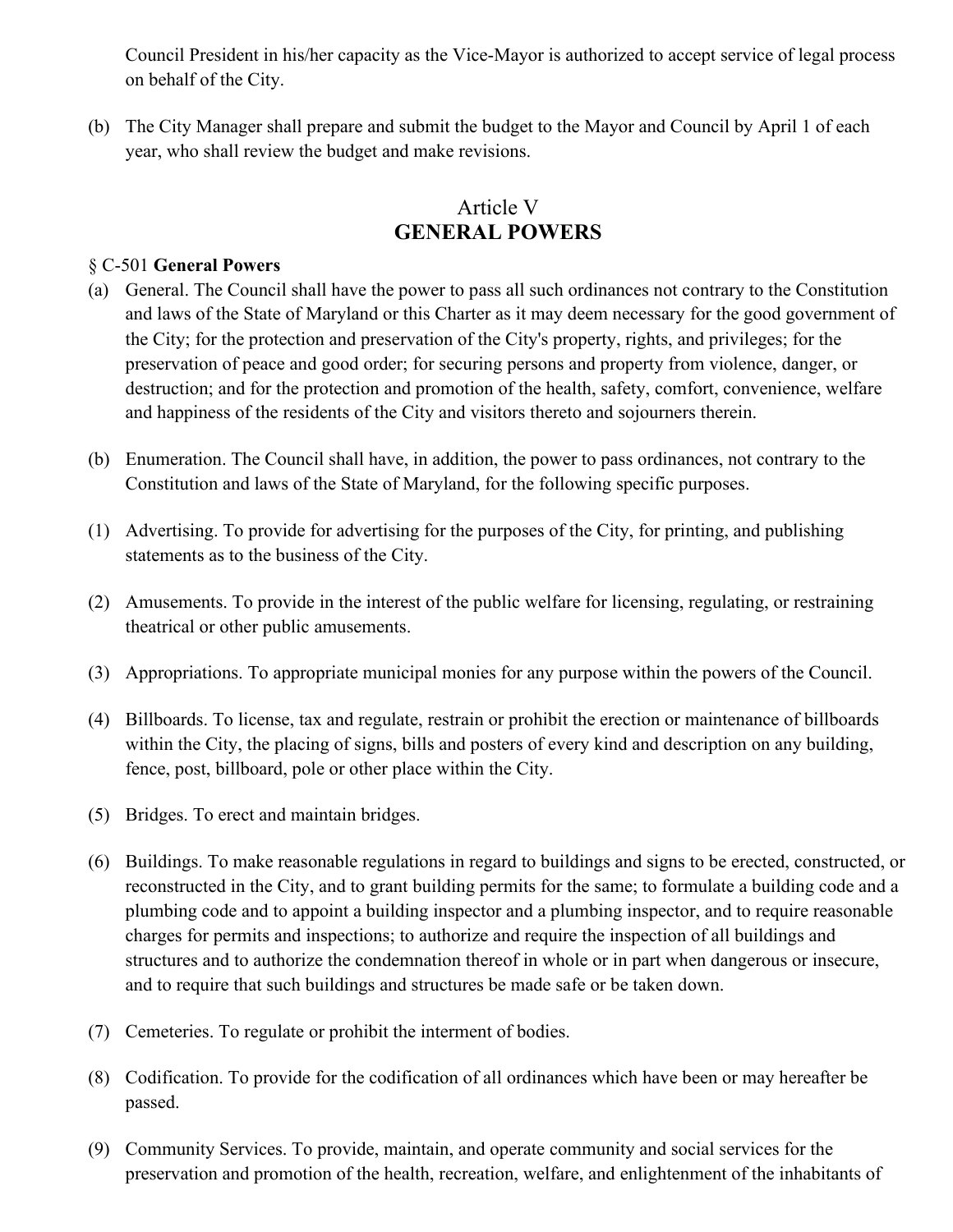the City.

- (10) Cooperative Activities. To make agreements with other municipalities, counties, districts, bureaus, commissions, and governmental authorities for the joint performance of or for cooperation in the performance of any governmental functions.
- (11) Curfew. To prohibit the youth of the City from being in the streets, lanes, alleys, or public places at unreasonable hours of the night.
- (12) Dangerous Conditions. To compel persons about to undertake dangerous improvements to execute bonds with sufficient sureties conditioned that the owner or contractor will pay all damages resulting from such work which may be sustained by any persons or property.
- (13) Taxes. To levy and collect taxes as may be prescribed by ordinance.
- (14) Disorderly Houses. To suppress bawdy houses, disorderly houses and houses of ill fame.
- (15) Dogs. To regulate the keeping of dogs in the City and to provide, wherever the County does not license or tax dogs, for the licensing and taxing of the same; to provide for the disposition of homeless dogs and dogs on which no license fee or taxes are paid.
- (16) Elevators. To require the inspection and licensing of elevators and to prohibit their uses when unsafe or dangerous or without a license.
- (17) Explosives. To regulate or prevent the storage of gunpowder oil, or any other explosive or combustible matter; to regulate or prevent the use of firearms, fireworks, bonfires, explosives, or any other similar things which may endanger person or property.
- (18) Filth. To compel the occupant of any premises, building or outhouse situated in the City when the same has become filthy or unwholesome, to abate or cleanse the condition; and after reasonable notice to the owners or occupants to authorize such work be done by the proper officers and to assess the expense thereof against such property, making it collectible by taxes or against the occupant or occupants.
- (19) Finances. To levy, assess, and collect ad valorem property taxes; to expend municipal funds for any public purpose; to have general management and control of the finances of the City.
- (20) Fire. To contribute funds to volunteer fire companies serving the City; to inspect buildings for the purpose of reducing fire hazards to forbid and prohibit the use of fire-hazardous buildings and structures; to regulate or prevent the use of bonfires, explosives, or any other similar things which may endanger persons or property.
- (21) Franchises. To grant and regulate franchises to water companies, electric light companies, gas companies, telegraph and telephone companies, transit companies, taxicab companies and any others which may be deemed advantageous and beneficial to the City, subject, however, to the limitations and provisions of Article 23 of the Annotated Code of Maryland. No franchise shall be granted for a longer period than fifty years.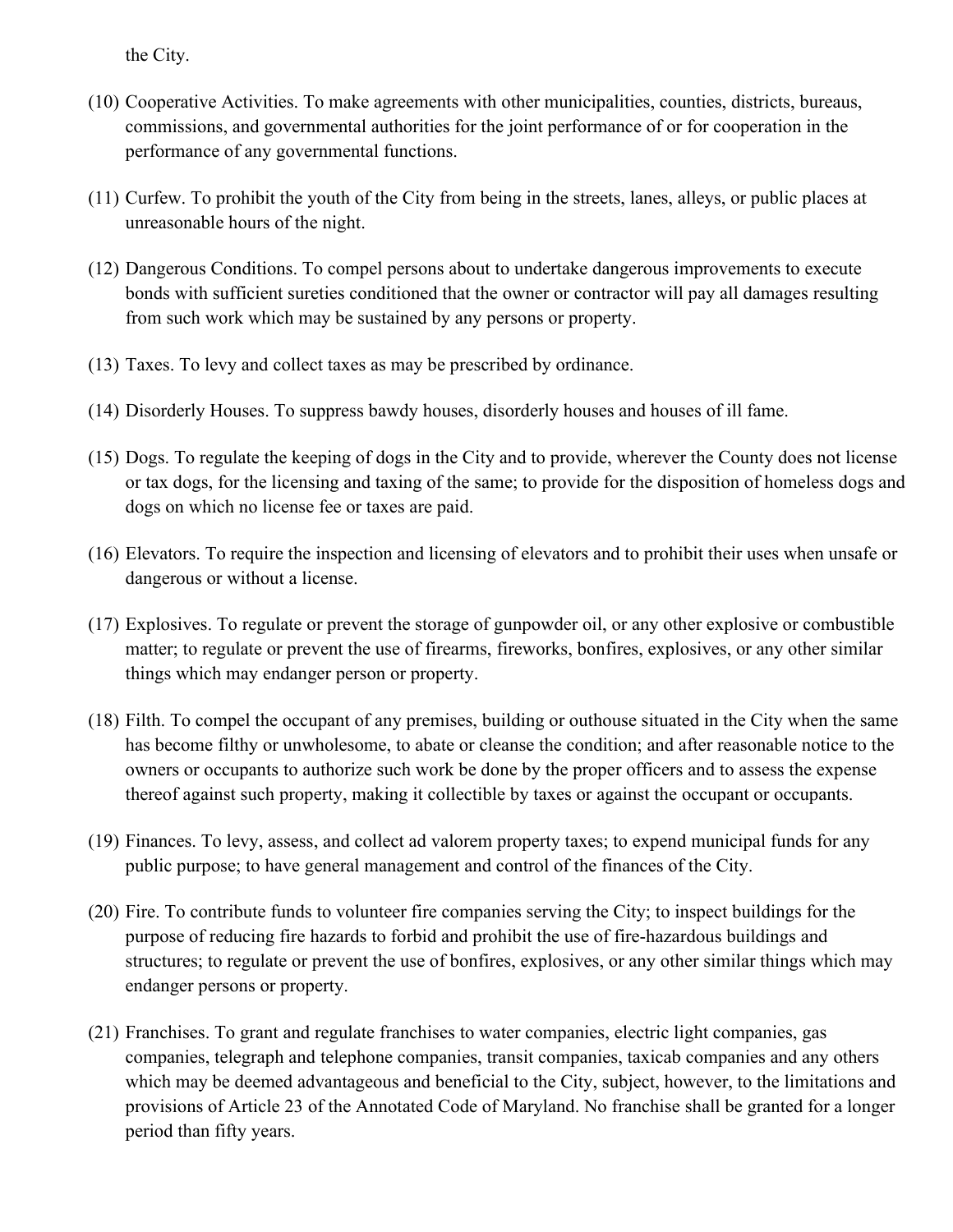- (22) Garbage. To prevent the deposit of any unwholesome substance either on private or public property, and to compel its removal to designated points; to require slops, garbage, ashes and other waste or other unwholesome materials to be removed to designated points, or to require the occupants of the premises to place them conveniently for removal.
- (23) Health. To protect and preserve the health of the City and its inhabitants; to appoint a public health officer, and to define and regulate his powers and duties; to prevent the introduction of contagious diseases into the City; to establish quarantine regulations, and regulate his powers and duties; to prevent the introduction of contagious diseases into the City; to establish quarantine regulations, and (See Note 1) to authorize the removal and confinement of persons having contagious or infectious diseases; to prevent and remove all nuisances; to inspect, regulate, and abate any buildings, structures, or places which cause or may cause unsanitary conditions or conditions detrimental to health; that nothing herein shall be construed to affect in any manner any of the powers and duties of the State Board of Health, the County Board of Health, or any public, general, or local law relating to the subject of health.
- (24) Licenses. Subject to any restrictions imposed by the public general laws of the State, to license and regulate all persons beginning or conducting transient or permanent business in the City for the sale of any goods, wares, merchandise, or services, to license and regulate any business, occupation, trade, calling, or place of amusement or business; to establish and collect fees and charges for all licenses permits issued under the authority of this Charter.
- (25) Liens. To provide that any valid charges, taxes or assessments made against any real property within the City shall be liens upon such property, to be collected as municipal taxes are collected.
- (26) Livestock. To regulate and prohibit the running at large of cattle, horses, swine, fowl, sheep, goats, dogs, or other animals; to authorize the impounding, keeping, sale and redemption of such animals which are found in violation of the ordinance in such cases provided.
- (27) Minor Privileges. To regulate or prevent the use of public ways, sidewalks, and public places for signs, awnings, posts, steps, railings, entrances, racks, posting handbills and advertisements, and display of goods, wares, and merchandise.
- (28) Noise. To regulate or prohibit unreasonable ringing of bells, crying of goods, or sounding of whistles and horns.
- (29) Nuisances. To prevent or abate by appropriate ordinances all nuisances in the City which are so defined as common law by this Charter, or by laws of the State of Maryland, whether the same be herein specifically named or not; to regulate, to prohibit, to control the location of, or to require the removal from the City of all trading in, handling of, or manufacture of any commodity which is or may become offensive, obnoxious, or injurious to the public comfort or health. In this connection, the City may regulate, prohibit, control the location of, or require the removal from the City of, such things as stockyards, slaughterhouses, cattle or hog pens, tanneries, and renderies. This listing is by way of enumeration, not limitation.
- (30) Obstructions. To remove all nuisances and obstructions from the streets, lanes and alleys and from any lots adjoining thereto, or any other places within the limits of the City.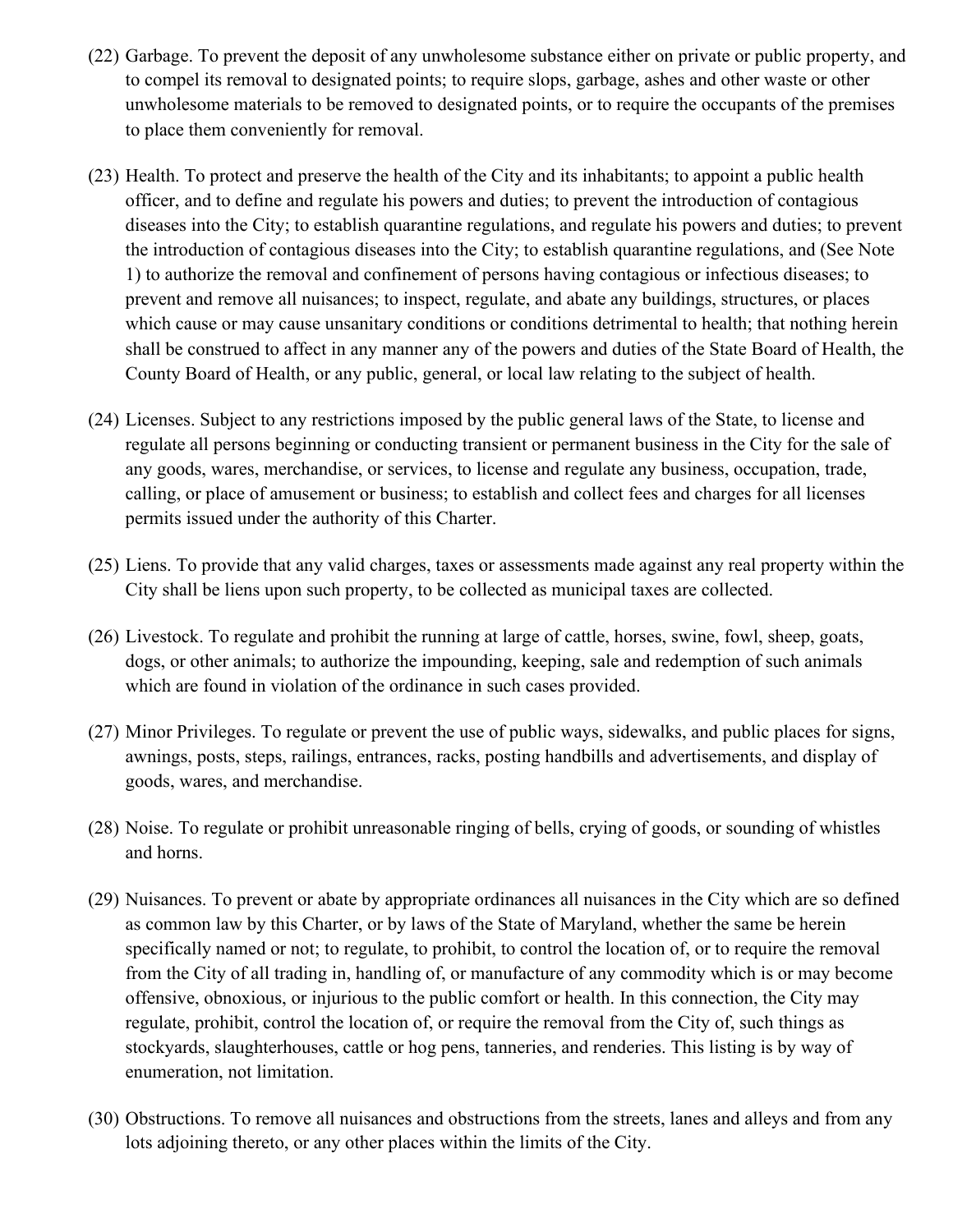- (31) Parking Facilities. To license and regulate and to establish, and obtain by purchase, by lease or by rent, own, construct, operate and maintain parking lots and other facilities for off-street parking.
- (32) Parking Meters. To install parking meters on the streets, public places of the City in such places as they shall be by ordinance determined, and by ordinance prescribe rates and provisions for the use thereof, except that the installation of parking meters on any street or road maintained by the State Roads Commission of Maryland must first be approved by the Commission.
- (33) Parks and Recreation. To establish and maintain public parks, gardens, playgrounds, and other recreational facilities and programs to promote the health, welfare, and enjoyment of the inhabitants of the City.
- (34) Police Force. To establish, operate, and maintain a police force.
- (35) Police Powers. To punish and suppress vagrancy, vice, gambling, and the owning or keeping of houses of ill fame within the limits of the City. To enforce all ordinances relating to disorderly conduct and the suppression of nuisances equally within the limits of the municipality and beyond those limits for onehalf mile, or for so much of this distance as does not conflict with the powers of another municipal corporation.
- (36) Property. To acquire by conveyance, purchase or gift, real or leasable property for any public purposes; to erect buildings and structures thereon for the benefit of the City and its inhabitants; and to convey any real or leasehold property when no longer needed for the public use, after having given at least twenty days' public notice of the proposed conveyance; to control, protect and maintain public buildings, grounds, and property of the City.
- (37) Refuse Collection. To acquire, regulate, or provide for the collection, removal, and disposal of refuse, garbage, rubbish, filth, or any other matter or thing that is or may become injurious to the health or comfort of the inhabitants of the City. Whenever such requirements shall not be met, the City shall arrange for the necessary work to be done and any expenses incident thereto shall become a lien upon the property.
- (38) Regulations. To adopt by ordinance or ordinances and enforce within the corporate limits police, traffic, speed, parking, and other similar regulations not in conflict with the laws of the State of Maryland or with this Charter.
- (39) Sidewalks. To construct, maintain, and improve sidewalks and regulate the use of sidewalks and all structures in, under or above the same; to require the owner or occupant of premises to keep the sidewalks in front thereof free from snow or other obstructions; to prescribe hours for clearing and cleaning sidewalks.
- (40) Voting Machines. To purchase, lease, borrow, install, and maintain voting machines for use in City elections.
- (41) Zoning. To exercise the powers as to planning and zoning, conferred upon municipal corporations generally in Article 66B of the Annotated Code of Maryland, subject, however, to the limitations and provisions of said Article.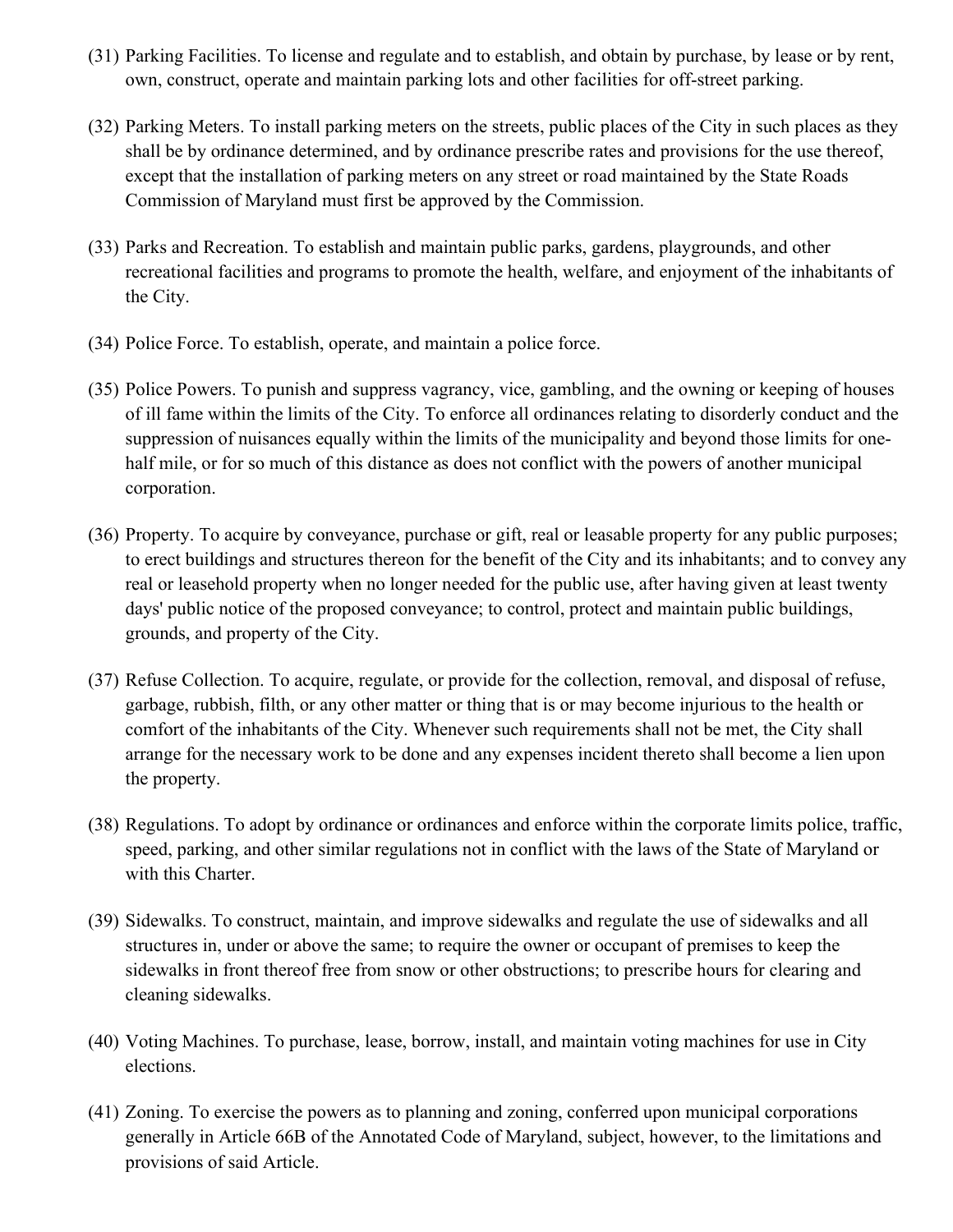(42) Saving Clause. The enumeration of powers in this section is not to be construed as limiting the powers of the City to the several subjects mentioned.

### § C-502 **Exercise of Powers**

For the purpose of carrying out the powers granted in this subtitle or elsewhere in this Charter, the Council may pass all necessary ordinances. All the powers of the City shall be exercised in the manner prescribed by this Charter, or, if the manner be not prescribed, then in such manner as may be prescribed by ordinance.

### § C-503 **Enforcement**

To ensure the observance of the ordinance of the City, the Council shall have the power to provide that violation thereof shall be a misdemeanor and shall have the power to affix thereto penalties of a fine not exceeding one thousand dollars (\$1,000.00) or imprisonment of not exceeding six (6) months, or both such fine and imprisonment. Any person subject to any fine, forfeiture, or penalty by virtue of any ordinance passed under the authority of this Charter shall have the right of appeal within ten days to the Circuit Court of the County in which the fine, forfeiture, or penalty was imposed. The Council may provide that, where the violation is of a continuing nature and is persisted in, a conviction for one violation shall be a bar to a conviction for a continuation of the offense subsequent to the first or any succeeding conviction.

### § C-504 **Civil Remedies**

Nothing herein provided shall be deemed a waiver or in any other fashion as a bar to the City to seek civil remedies by way of injunction or otherwise in order to effect and carry out any of the provisions of this Charter or any of the ordinances passed pursuant thereto.

# Article VI **REGISTRATION, NOMINATION AND ELECTIONS**

### § C-601 **Regular Election**

The election for all elective City officers shall be held on the second Monday in September at a place to be designated by the Council. Notices of the designated place must be posted in three public places, at least ten days before said election. The polling places shall remain open 7:00 a.m. to 8:00 p.m., or longer at the discretion of the Council.

### § C-602 **Qualification of Voters**

Every person who (1) is a citizen of the United States, (2) is at least eighteen (18) years of age, (3) has been a resident of the City of Seat Pleasant for at least thirty (30) days prior to the election and (4) is registered in accordance with the provisions of this Charter and City Ordinances, shall be a qualified voter of the City. Every qualified voter of the City shall be entitled to vote at any or all City elections.

### § C-603 **Board of Supervisors of Elections [Amended 12-7-2020 by Res. No. CA-21-06]**

The City Clerk and the Board of Supervisors of Elections, consisting of three members who shall be appointed by the Mayor with the approval of the Council on or before the first Monday in January following their election. The terms of members of the Board of Supervisors of Election begin on the first Monday in January in the year in which they are appointed and run for four years. Members of the Board of Supervisors of Elections shall be qualified voters of the City and shall not hold or be candidates for any elective office during their term of office. The Mayor with Council consent shall appoint one of its members as chairperson. Vacancies on the Board shall be filled by the Mayor with Council consent for the remainder of the unexpired term. The compensation of the members of the Board shall be determined by the Council.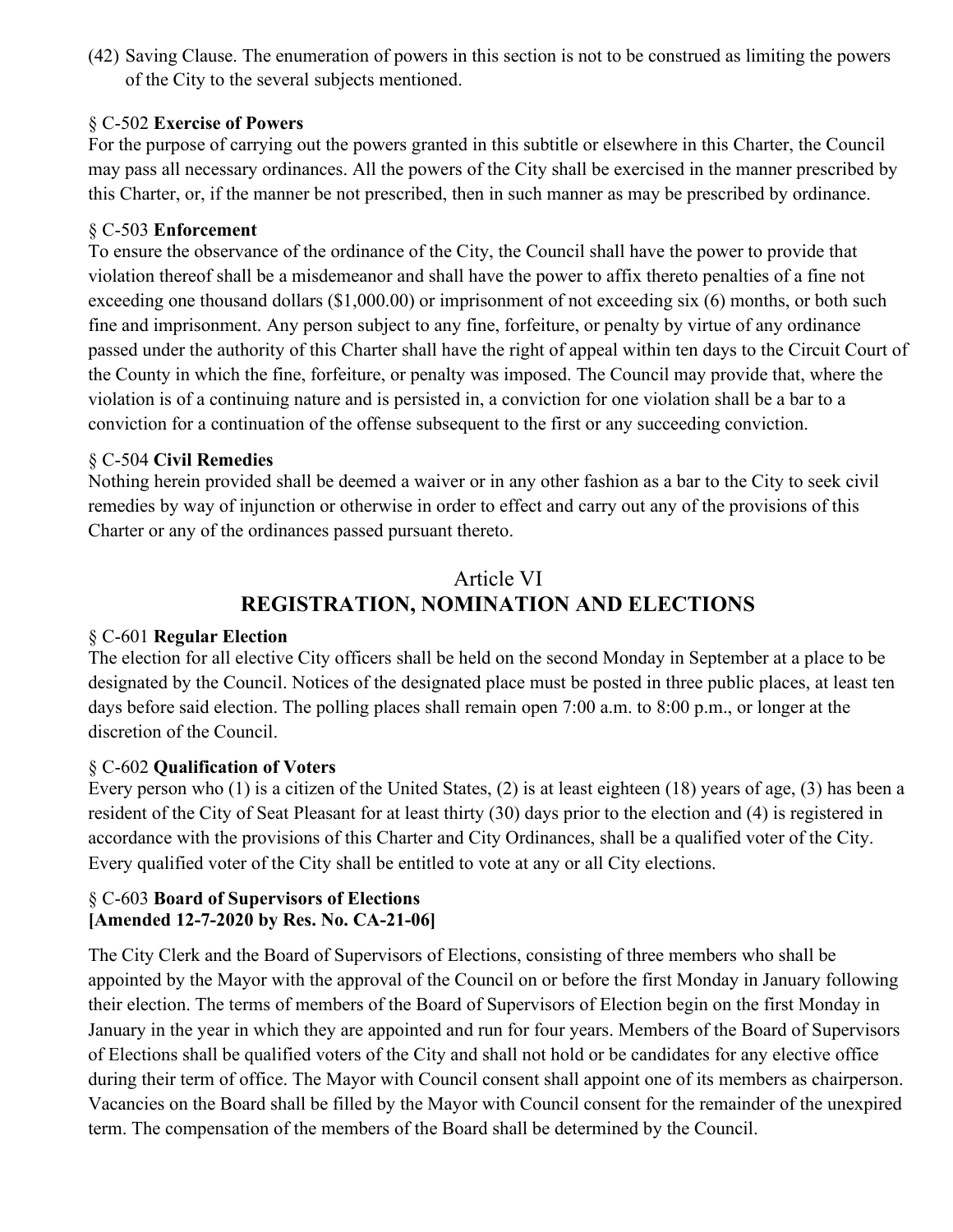### § C-604 **Removal of Members**

Any member of the Board of Supervisors of Elections may be removed by the Council, if in the judgment of the Council the member is not properly performing or will not properly perform the duties of the position. Any member of the Board of Supervisors shall not be removed by the Council unless an extraordinary majority of five Councilmembers concur at a regular or special meeting of the Council.

### § C-605 **Duties**

### **[Amended 12-7-2020 by Res. No. CA-21-06]**

The City Clerk and the Board of Supervisors of Elections shall be in charge of the registration of voters, nominations, and all City elections. The City Clerk and the Board may appoint election clerks or other employees to assist it in any of its duties.

### § C-606 **Notice of Registration Days and Elections**

The Board of Supervisors of Elections shall give at least two weeks notice of every registration day and every election by an advertisement published in at least one newspaper of general circulation in the City and by posting a notice thereof in some public place or places in the City.

### § C-607 **Registration**

There shall be Universal Voter Registration in conjunction with Prince George's County, Maryland as required by the Election Law Article, Sections 3-401, et seq., of the Maryland Annotated Code, as amended, of qualified persons not registered to vote. No person is entitled to vote in City elections unless he is registered. The Board of Supervisors of Elections shall keep the registration lists up-to-date by striking from the lists persons known to have died or to have moved out of the City. The Council, by ordinance, shall adopt and enforce any provisions necessary to establish and maintain a system of permanent registration and provide for a re-registration when necessary.

### § C-608 **Appeal from Action of Board of Supervisors of Elections**

If any person is aggrieved by the action of the Board of Supervisors of Elections in refusing to register or in striking off the name of any person, or by any other action, he may appeal to the Council. Any decision or action of the Council upon such appeals may be appealed to the Circuit Court for the county within the time allowed for such appeals.

### § C-609 **Councilmanic Subdivisions**

Two of the seven Councilpersons shall be selected at large and candidates for such positions shall have their names placed upon the ballots or upon the voting machine labels for all residents of the City. The other five Councilpersons shall be chosen respectively from the five subdivisions described herein below. Each such Councilperson shall reside in and be duly elected from the particular subdivision from which he becomes a candidate for office. The ballots or the voting machines shall be so arranged that the voters in any one subdivision shall be eligible to vote only for those candidates for the City Council coming from the particular subdivisions. The several subdivisions shall have the boundaries as described below.

(a) Ward One. Beginning at the point of intersection of the northwest side of Addison Road and the northwest boundary of the City southwesterly along the City boundary to its intersection with the northeast side of Eastern Avenue; thence, southeasterly along the eastern side of Eastern Avenue to the intersection of said boundary with Martin Luther King Jr. Highway; thence, southeasterly along the City boundary to its intersection with Eades Street; thence, along the northwest side of Eades Street in a northeasterly direction to its intersection with Addison Road; thence in a southeasterly direction along the eastern side of Addison Road to its intersection with Drylog Street; thence, in a northeasterly direction along the northwest side Drylog Street to its intersection with 70th Street; thence, in a northwesterly direction along the southwest side of 70th Street to its intersection with Seat Pleasant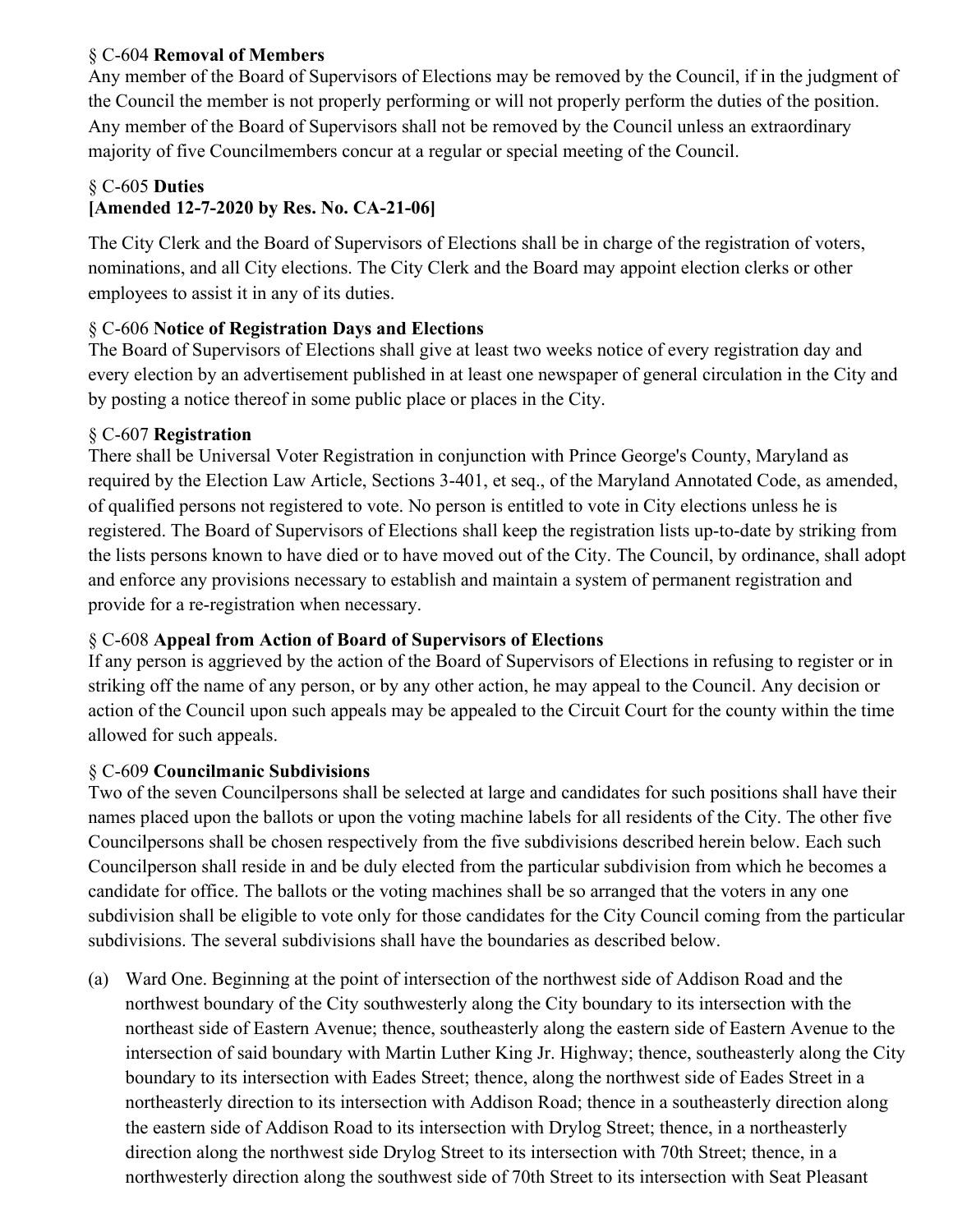Drive; thence, in a westerly direction along the south side of Seat Pleasant Drive to its intersection with Martin Luther King Jr. Highway; thence, in a southwesterly direction along the South side of Martin Luther King Jr. Highway to its intersection with Addison Road; thence, in a northwesterly direction along the west side of Addison Road to its intersection with "G" Street; thence, in a northeasterly direction along the north side of "G" Street to its intersection with 64th Avenue; thence, in a northerly direction along the west side of 64th Avenue to its intersection with 63rd Place; thence, in a northwesterly direction along the southwest side of 63rd Place to the intersection of Greig Street; thence, in a southwesterly direction along the south side of Greig Street to its intersection with Addison Road; thence, in a northerly direction along the southwest side of Addison Road to its intersection with the City Boundary.

- (b) Ward Two. Beginning at the northeast intersection of the City and the northwest side of Martin Luther King Jr. Highway in a westerly direction along the City boundary to its intersection with the northwest corner of the City boundary thence, in a southerly direction along the City boundary to its intersection with Addison Road; thence, in a southerly direction along the northeast side of Addison Road to its intersection with Greig Street; thence, in a northeasterly direction along the north side of Greig Street to its intersection with 63rd Place; thence in a southerly direction along the north side of 63rd Place to its intersection with 64th Avenue; thence, in a southerly direction along the east side of 64th Avenue to its intersection with "G" Street; thence, in a northeasterly direction along the north side of "G" Street to its intersection with Greig Street; thence, in an easterly direction along the north side of Greig Street to its intersection with Martin Luther King Jr. Highway; thence, in a northeasterly direction along the north side of Martin Luther King Jr. Highway to its intersection with the northerly City boundary.
- (c) Ward Three. Beginning at the northwest corner of the intersection of Birchleaf Avenue and Seat Pleasant Drive; thence, in a northerly direction along the west side of Birchleaf Avenue to its northern end; thence, extended on the line of said street to its intersection with Martin Luther King Jr. Highway; thence, in a southwesterly direction along the southeast side of Martin Luther King Jr. Highway to its intersection with Greig Street thence, in a westerly direction along the south side of Greig Street to its intersection with "G" Street; thence, in a southeasterly direction along the south side of "G" Street to its intersection with Addison Road; thence, in a southeasterly direction along the northeast side of Addison Road to its intersection with Martin Luther King Jr. Highway; thence, in an easterly direction along the north side of Martin Luther King Jr. Highway to its intersection with Addison Road and Seat Pleasant Drive; thence, in an easterly direction along the north side of Seat Pleasant Drive to its intersection with 70th Street; thence, in a southerly direction along the east side of 70th Street to its intersection with Drylog Street; thence, in a northeasterly direction along the north side of Drylog Street to its intersection with the eastern boundary of the City; thence, in a northerly direction along the eastern boundary of the City to its intersection with Seat Pleasant Drive; thence, in an easterly direction along the north side of Seat Pleasant Drive to its intersection with Birchleaf Avenue.
- (d) Ward Four. Beginning at the intersection of Seat Pleasant Drive and the Cabin Branch Tributary; thence, in a westerly direction along the Cabin Branch Tributary and City boundary to their intersection with Martin Luther King Jr. Highway; thence, in a southwesterly direction along the south side of Martin Luther King Jr. Highway to its intersection with the northerly direction along Birchleaf Avenue and its extension along its east side to its intersection with Seat Pleasant Drive; thence, in an easterly direction along the north side of Seat Pleasant Drive to its intersection with the Cabin Branch Tributary.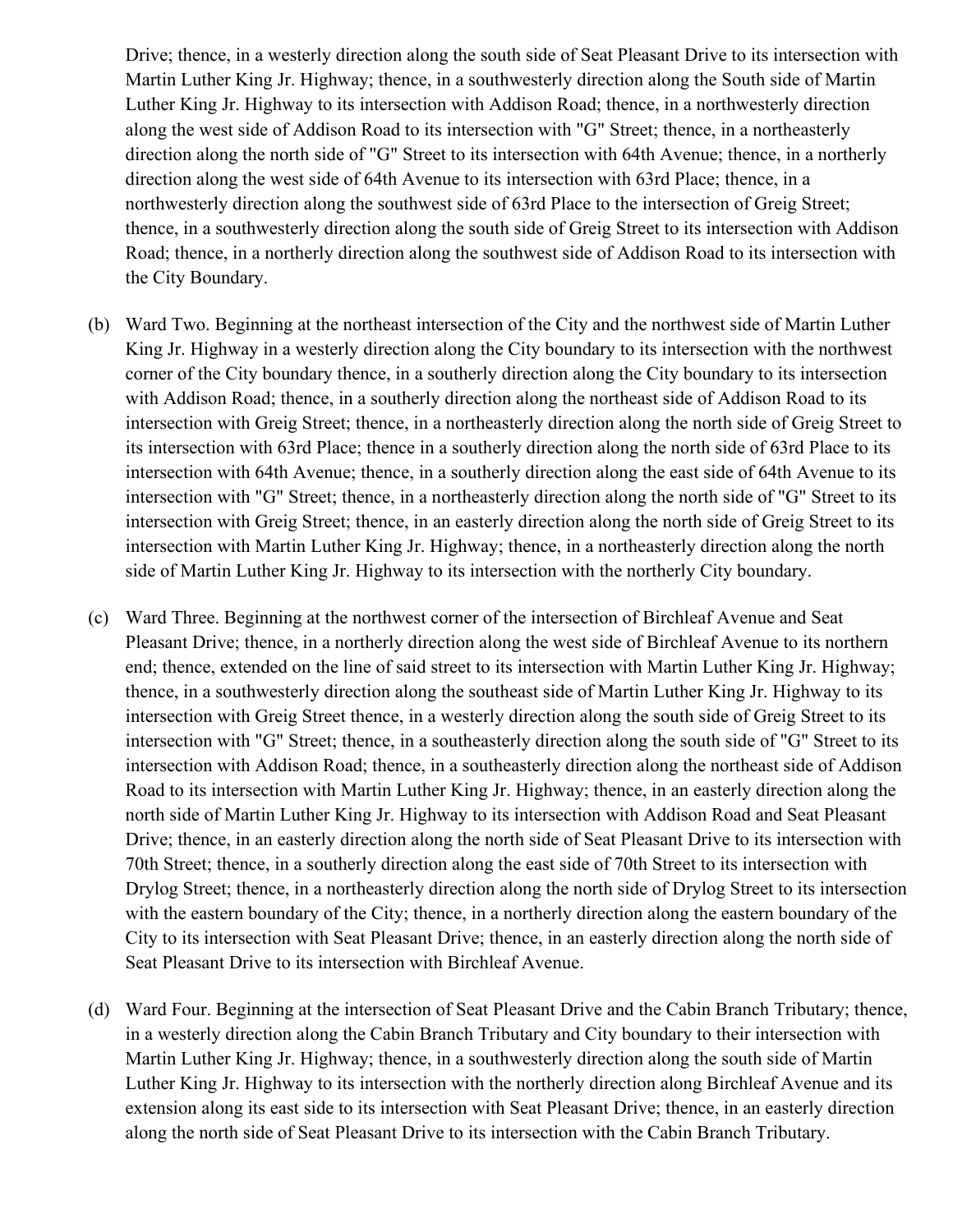(e) Ward Five. Beginning at the intersection of Drylog Street and Cabin Branch Creek; thence, in a southerly direction along Cabin Branch Creek to its intersection with Central Avenue; thence, in a westerly direction along the north side of Central Avenue to its intersection with the western City boundary; thence, in a northwesterly direction along the westerly City boundary to its intersection with the western extension of Eades Street; thence, in a northeasterly direction along the south of Eades Street to its intersection with Addison Road; thence, in a southerly direction along the west side of Addison Road to its intersection with Drylog Street; thence, in a northeasterly direction along the south side of Drylog Street to its intersection with the Cabin Branch Creek.

### § C-610 **Nominations**

Candidates for election to the office of Councilmember or Mayor shall file with the Board of Election Supervisors a petition signed by at least 20 registered voters of the City of Seat Pleasant at least sixty (60) days (including Sundays and holidays) prior to the date of such election. Such petition shall state (1) the name and address of the candidate, (2) the fact that such person is eligible for election to the office of Councilmember or Mayor and (3) that such person wishes his name placed on the ballot as candidate. Such petition shall be sworn to by the person filing same, both as to the fact of the candidate's eligibility and as to the genuineness of the signatures of such petition. No person shall be eligible for elective City public office who has not fulfilled the requirements of this section. No candidate shall file for election for more than one City public office at any one election.

### § C-611 **Election of the Mayor and Councilmembers**

Beginning on the second Monday in September, 1976, and every fourth year thereafter, the City shall elect the Mayor and all seven Councilmembers.

### § C-612 **Conduct of Elections [Amended 7-13-2020 by Res. No. CA-21-02; 12-7-2020 by Res. No. CA-21-06]**

It is the duty of the City Clerk and the Board of Supervisors of Elections to provide for each special and general election a suitable place or places for voting and suitable ballot boxes and ballots and/or voting machines and/or vote by mail. The ballots and/or voting machines shall show the name of each candidate nominated for elective office in accordance with the provisions of this Charter, arranged in alphabetical order by office with no party designation of any kind.

### § C-613 **Absentee Ballot**

Any qualified voter registered to vote in the City of Seat Pleasant is entitled to vote in any municipal election by absentee ballot.

### § C-614 **Mailing of Absentee Ballots [Amended 12-7-2020 by Res. No. CA-21-06]**

The City Clerk and the Board of Supervisors of Elections shall mail absentee ballots to qualified voters, at the request of those voters, not less than twenty days prior to the election. All absentee ballots shall be delivered to City Hall before the day of election.

### § C-615 **Special Elections [Amended 12-7-2020 by Res. No. CA-21-06]**

All special City elections shall be conducted by the Board of Supervisors of Elections with the assistance of the City Clerk in the same manner and with the same personnel, as far as practicable, as regular City elections.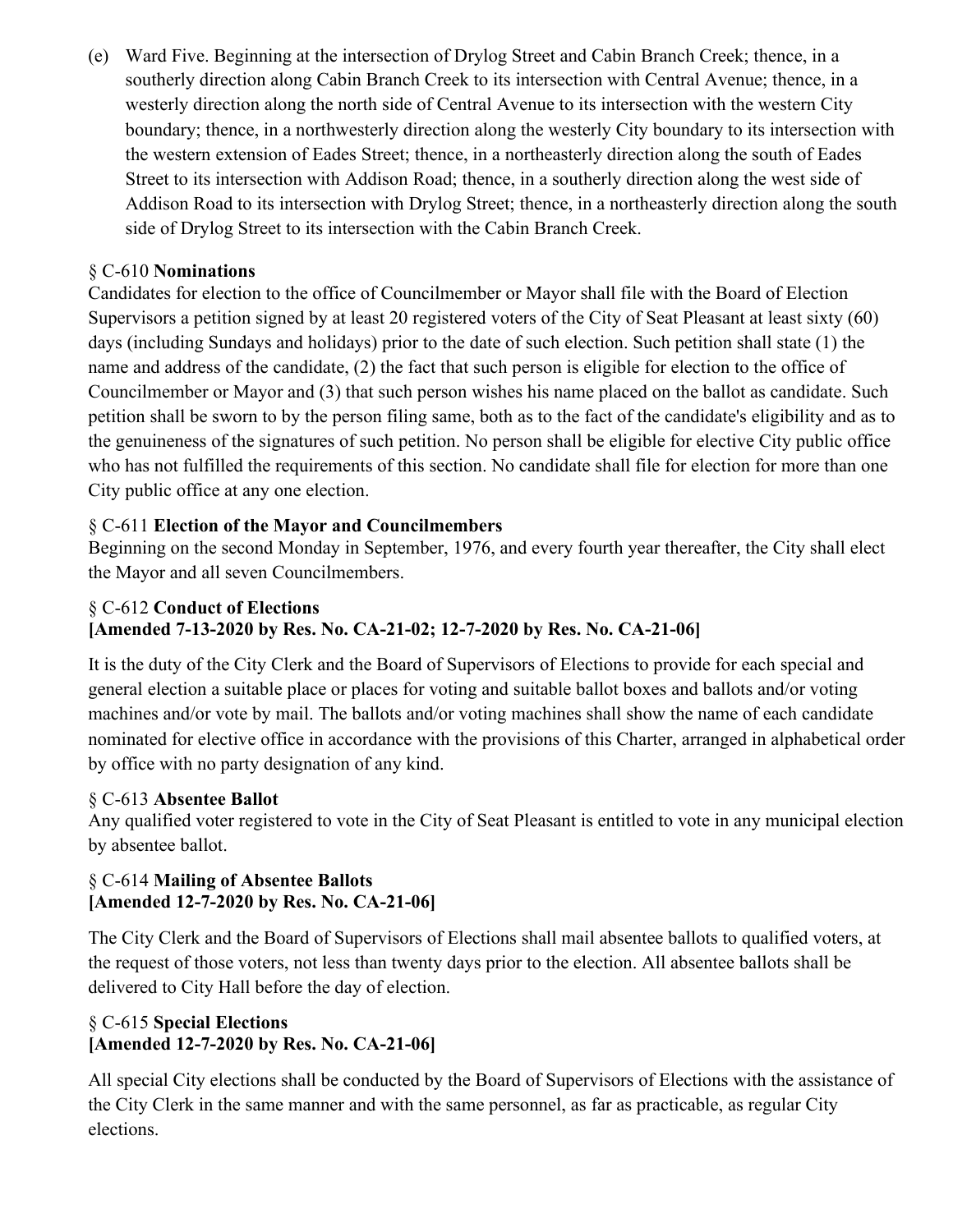### § C-616 **Vote Count [Amended 7-13-2020 by Res. No. CA-21-02; 12-7-2020 by Res. No. CA-21-06]**

The City Clerk and the Board of Supervisors of Elections shall begin counting the votes immediately after the polls have closed. All votes shall be counted to include the regular ballot, absentee and vote by mail ballots. Once the actual vote counting begins, no persons shall enter or leave the room in which the vote count is being conducted until completion of the vote count. The Board of Supervisors of Elections shall complete the vote count within twenty-four hours after the polls have closed, shall determine the number of votes cast for each candidate and shall certify this result to the Clerk of the City who shall record the result in the minutes of the Council. The candidate for Mayor with the highest number of votes shall be declared elected as Mayor. The candidates for election to the vacancies as Councilmembers with the highest number of votes shall be declared elected. The declarations shall be proclaimed by the Chairman of the Board of Supervisors of Election within forty-eight hours after the vote count at a special public meeting. A tie vote shall be decided by special election between the tied candidates.

### § C-617 **Preservation of Ballots**

All ballots and records used in any City election shall be preserved for at least six (6) months from the date of the election.

### § C-618 **Regulation and Control**

The Council shall have the power to provide by ordinance in every respect not covered by the provisions of this Charter for the conduct of registration, nomination, and elections and for the prevention of fraud in connection therewith, and for a recount of ballots in case of doubt or fraud.

### § C-619 **Women**

Women shall have equal privileges with men in registering, voting and holding City offices. Whenever the masculine gender has been used as to any registering, voting, or holding City office, it shall be construed to include the feminine gender.

### § C-620 **Penalties**

Any person who (a) fails to perform any duty required of him under the provisions of this sub-title or any ordinances passed thereunder, (b) in any manner willfully or corruptly violates any of the provisions of this sub-title or any ordinances passed thereunder, or (c) willfully or corruptly does anything which will or will tend to affect fraudulently any registration, nomination, or election, shall be deemed guilty of a misdemeanor. Any officer or employee of the City government who is convicted of a misdemeanor under the provisions of this section shall immediately upon conviction thereof cease to hold such office or employment.

### § C-621 **Vote by Mail. [Added 7-13-2020 by Res. No. CA-21-02]**

City elections will be by mail-in ballot voting with one voting center at City Hall open on election day for inperson voting. The Board of Supervisors of Elections shall keep the voting center open from 7:00 a.m. to 8:00 p.m. on Election Day.

### § C-622 **Recall of Elected Official Procedures [Added 5-3-2021 by Res. No. CA-21-08]**

The Mayor or a City Councilmember may be recalled and removed from office in accordance with the following procedure:

(a) Registered voters may file a petition signed by at least twenty (20) percent of the registered and qualified voters of the City with the City Clerk for the recall of any Councilmember or Mayor with six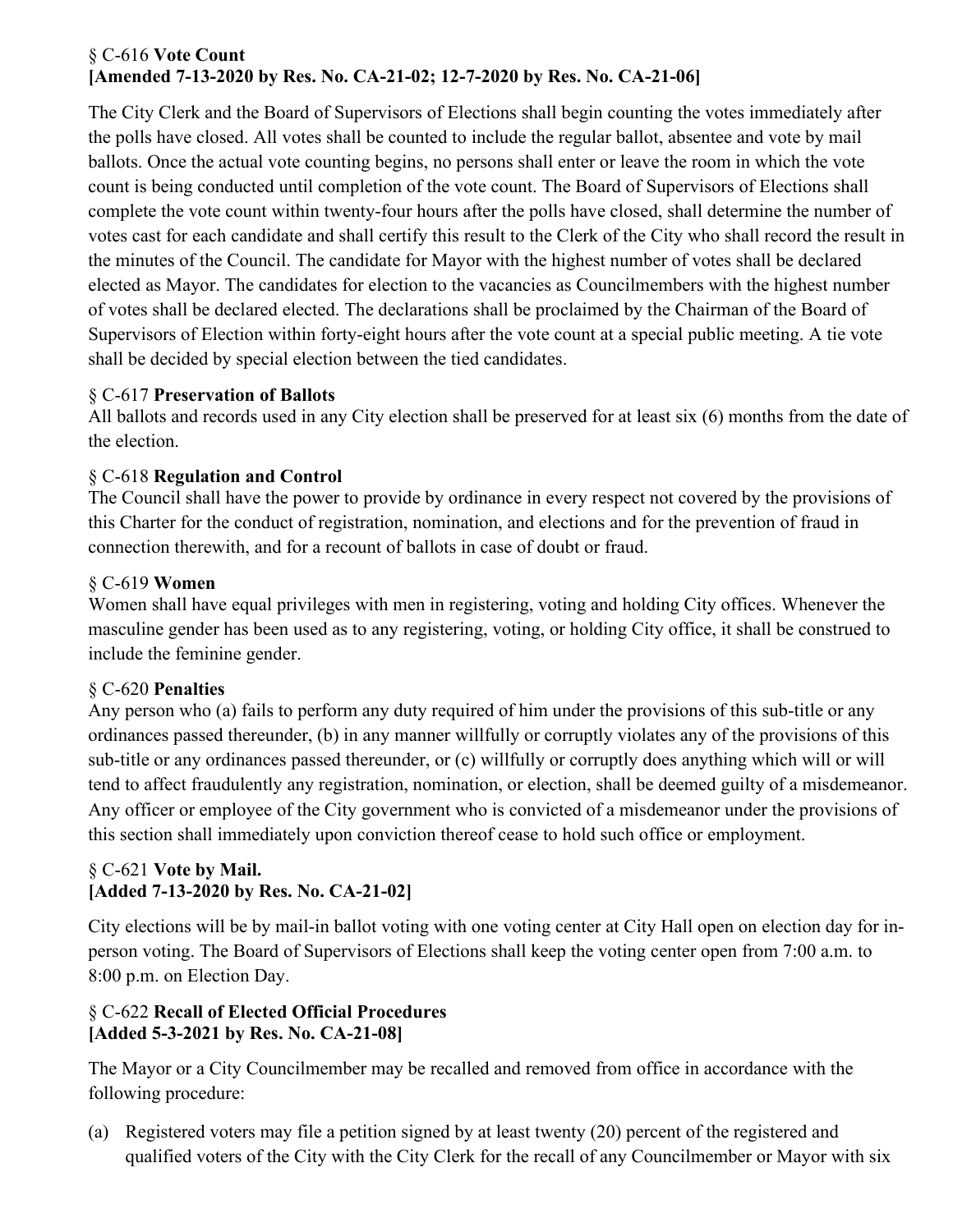(6) or more months remaining in his or her term. A special recall election shall be held if twenty percent (20%) of the registered voters, within the Ward of the affected Councilmember or within the City for Councilmembers elected at large or the Mayor, have signed the petition within thirty (30) days of its filing. Registered voters are those persons qualified to vote in a General City Election as certified by the Board of Supervisors of Elections.

- (b) The qualified registered voters signing such petition shall date and sign the same as their names appear on the City's election records and under each signature shall be typed or printed each petitioner's name, current address. At the bottom of each page of the petition, the individual circulating the petition shall sign the same and make an affidavit before a notary public that he or she circulated the petition and saw each individual whose name appears thereon sign the same in his or her presence.
- (c) The petition shall state specifically the justification for recall of the Mayor or a Councilmember, for one or more of the reasons set forth in § C-310 and/or malfeasance in office, misfeasance in office or nonfeasance in office.
- (d) Upon receipt of the petition, the City Clerk shall refer the petition to the City Board of Supervisors of Elections for verification of the signatures. Upon verification of the signatures on the petition, the City Board of Supervisors of Elections shall immediately report its findings to the Mayor and Council at the next scheduled meeting, but no later than 21 days from the date the petition was referred to the Board of Supervisors of Elections. If the Board of Supervisors of Elections has determined that a valid recall petition containing a sufficient number of signatures from qualified voters has been submitted, the Board of Supervisors of Elections shall schedule the special recall election within thirty (30) days of certification of the petition. Set a date for a referendum to be held within sixty days of the petition verification. If the official subject to the recall was elected from a ward, only the registered voters from that ward may vote in the recall election; otherwise, all qualified voters of the City may participate in the recall election.
- (e) The voting ballot will contain the official's name and the choice of "reaffirm" or "remove." In order for the official to be removed, a majority of those voting must vote "remove."
- (f) The voting shall be conducted in the same manner as prescribed herein for general City elections; and, if removal results, the vacancy will be filled as provided in § C-309.

# Article VII **CITY MANAGER**

### **[Amended 1-12-2015 by Res. No. R-15-12; 10-3-2016 by Res. No. R-17-01; 5-7-2018 by Res. No. CA-18- 02; 8-17-2020 by Res. No. CA-21-01; 12-7-2020 by Res. No. CA-21-06]**

### § C-701 **City Manager**

- (a) There shall be a full-time City Manager appointed by majority vote of the City Council, who shall report directly to the City Council. The City Council shall fix the compensation of the City Manager.
- (b) The City Manager shall have those powers and responsibilities as may be provided by the Charter. The City Manager shall be the chief executive officer of the City and see that its ordinances are faithfully executed. The City Manager shall have the authority to and shall be required to: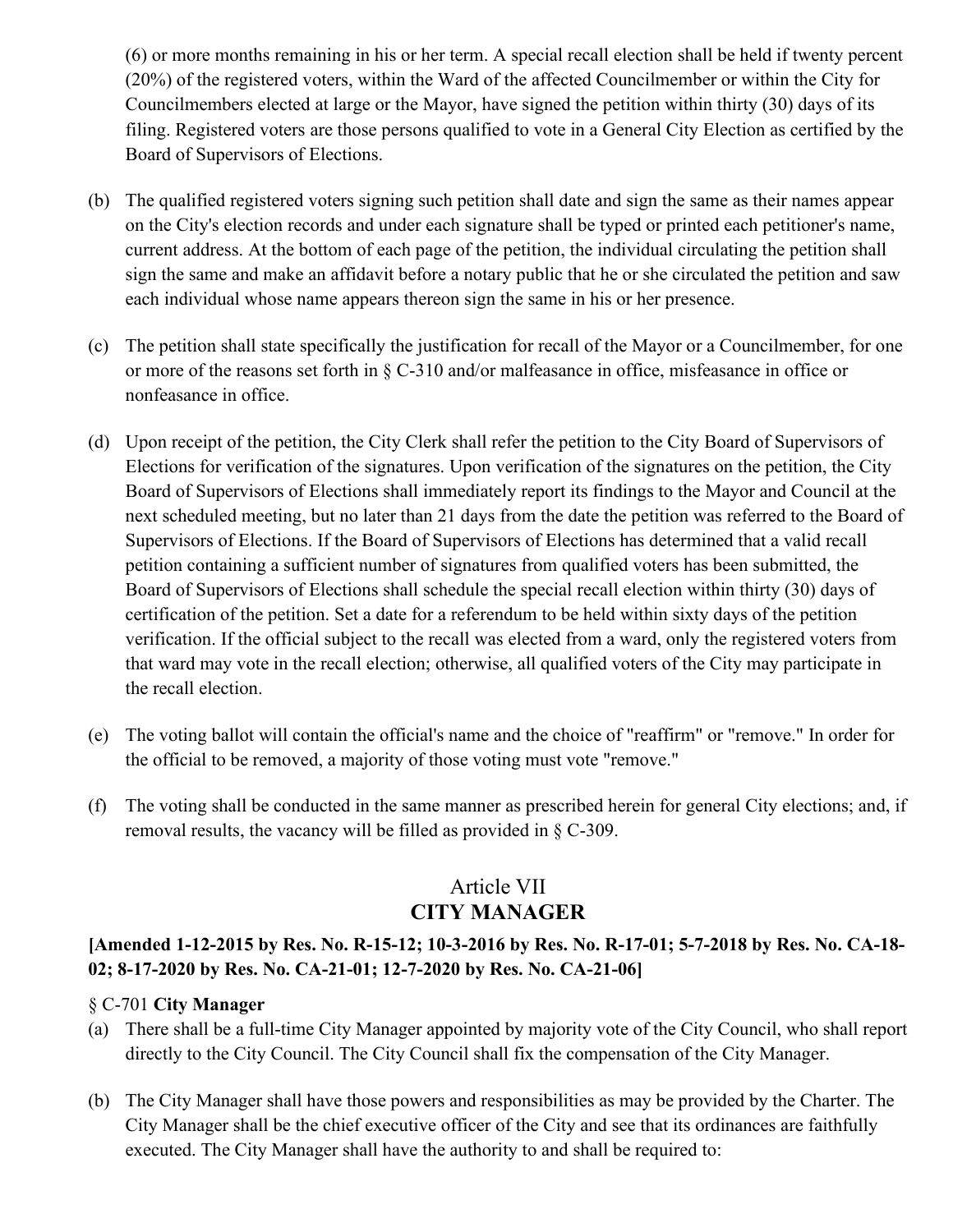- (1) Be the head of the administrative branch of the City Government;
- (2) Appoint and remove all department heads with the approval of the City Council. In accordance with the rules and regulations of any merit system adopted by the Council.
- (c) The City Manager shall represent the City in all matters of day-to-day operation. In this connection, he or she shall exercise all operational powers and authority delegated by this charter or the City Council. He or she shall:
- (1) Direct and supervise all employees of the City.
- (2) With the Chief Financial Officer, prepare an annual budget for submission to the Mayor and City Council.
- (3) Sign and execute documents on behalf of the City and accept service of legal process.
- (4) Report regularly on the business of the City to the City Council; and submit an annual report to the City Council on behalf of the City. This report shall deal not only with the financial condition of the City, but also with the accomplishments of the various agencies of the City. This report shall be printed for general distribution.
- (5) Enforce and implement the duly enacted ordinances of the City Council.
- (d) The City Manager shall report to the City Council on his or her activities and the business of the City not less than once a month and more frequently when circumstances require.
- (e) The City Manager shall recommend to the City Council, Ordinances, Resolutions, and Directives which, if enacted by a majority of the City Council, would enable the City Manager to perform his or her duties under the City Charter and effectively conduct business for and on behalf of the City of Seat Pleasant.
- (f) The City Manager and Deputy City Manager may be removed without cause by a majority vote of the entire Council. The Council shall appoint or designate some person to serve as the Deputy City Manager in the absence or inability of the City Manager to serve.

### Article VIII **FINANCE**

#### § C-801 **Fiscal Year**

The City shall operate on an annual budget. The fiscal year of the City shall begin on the first day of July in any year and shall end on the last day of June in the following year. The fiscal year constitutes the tax year, the budget year, and the accounting year.

#### § C-802 **Budget**

The Council shall adopt a budget on such date as they shall determine, but at least thirty-two (32) days before the beginning of any fiscal year. The budget shall provide a complete financial plan for the budget year and shall contain estimates of anticipated revenues and proposed expenditures for the coming year. The total of the anticipated revenues shall equal or exceed the total of the proposed expenditures. The budget shall be a public record in the office of the City Clerk, open to public inspection by anyone during normal business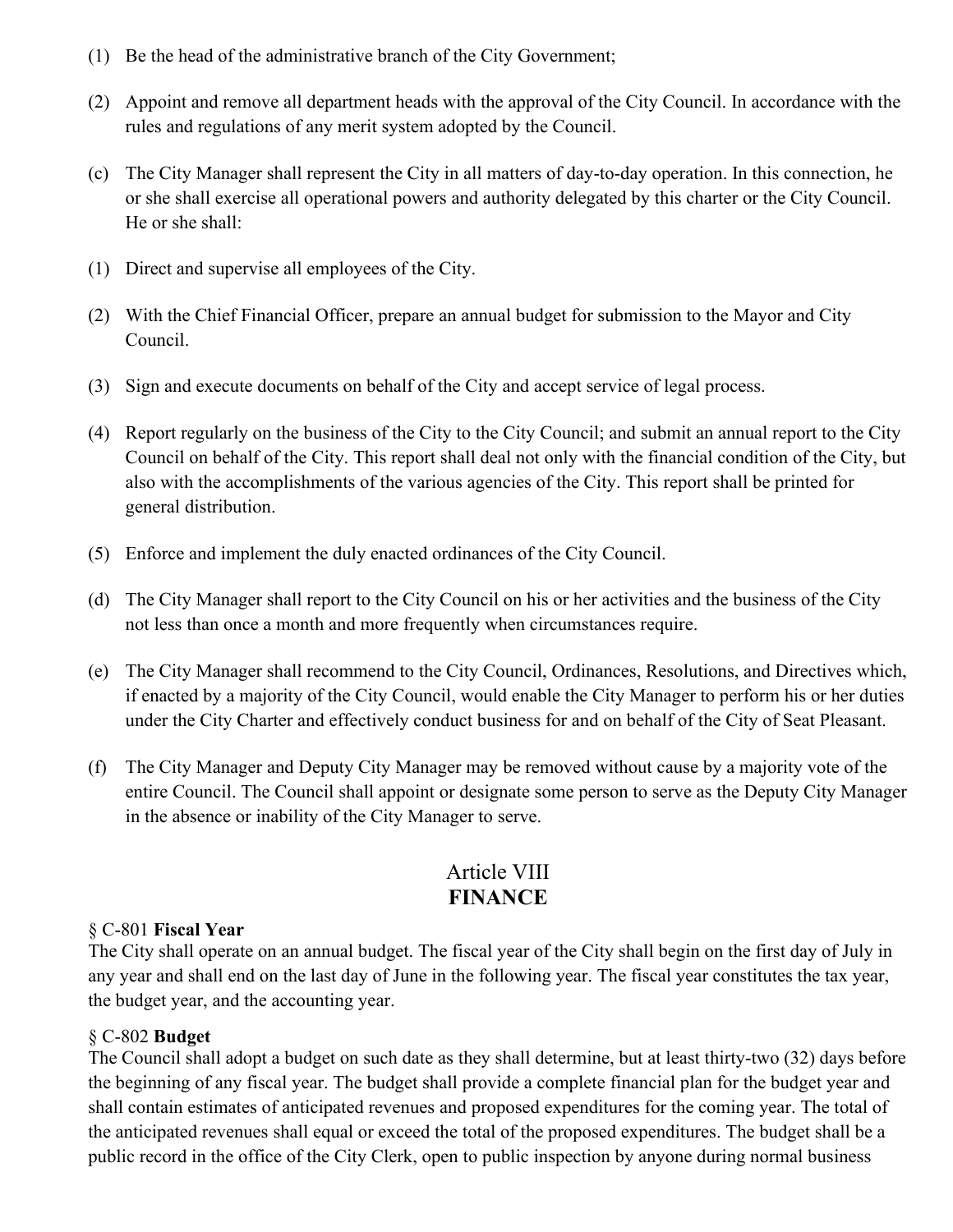hours. The budget shall reflect no deficit spending.

### § C-803 **Budget Adoption**

- (a) Before adopting the budget the Council shall hold a public hearing thereon after notice thereof in some newspaper or newspapers having general circulation within the City. The Council may insert new items or may increase or decrease the items of the budget. Where the Council shall increase the total proposed expenditures it shall also increase the total anticipated revenues in an amount at least equal to such total proposed expenditures. The budget shall be prepared and adopted in the form of an ordinance. A favorable vote of at least a majority of the total elected membership of the Council shall be necessary for adoption.
- (b) If the budget is not approved by July 1, a majority vote of the Council shall be necessary to extend the current budget for a single thirty day period. Expenditures for that period shall not exceed one-twelfth (1/12) of the annual expenses provided in the budget of the previous fiscal year.

### § C-804 **Appropriations - Approval**

No public money may be expended without having been approved and appropriated by the Council.

### § C-805 **Transfer of Funds**

Any transfer of funds between major appropriations for different purposes must be approved by the Council before becoming effective.

### § C-806 **Over-Expenditure Forbidden**

No officer or employee shall during any budget year expend or contract to expend any money or incur any liability or enter into any contract which by its terms involves the expenditure of money for any purpose, in excess of the amount appropriated for or transferred to that general classification of expenditure pursuant to this Charter. Any contract verbal or written, made in violation of this section shall be null and void. Nothing in this section contained, however, shall prevent the making of contracts or the spending of money for capital improvements to be financed in whole or in part by the issuance of bonds, nor the making of contracts of lease or for services for a period exceeding the budget year in which such contract is made, when such contract is permitted by law.

### § C-807 **Appropriations Lapse After One Year**

All appropriations shall lapse at the end of the budget year to the extent that they shall not have been expended or lawfully encumbered. Any unexpended and unencumbered funds shall be considered a surplus at the end of the budget year and shall be included among the anticipated revenues for the next succeeding budget year.

### § C-808 **Taxable Property**

All real property within the corporate limits of the City shall be subject to taxation for municipal purposes. The assessment used for municipal taxation shall be the same as that for State and County taxes. No authority is given by this section to impose taxes on property which is exempt from taxation by any Act of the General Assembly.

### § C-809 **Budget Authorized Levy**

From the effective date of the budget, the amount stated therein as the amount to be raised by the property tax shall constitute a determination of the amount of the tax levy in the corresponding tax year.

### § C-810 **Notice of Tax Levy [Amended 5-3-2021 by Res. No. CA-21-08]**

Immediately after the levy is made by the Council in each year, the Chief Financial Officer shall give notice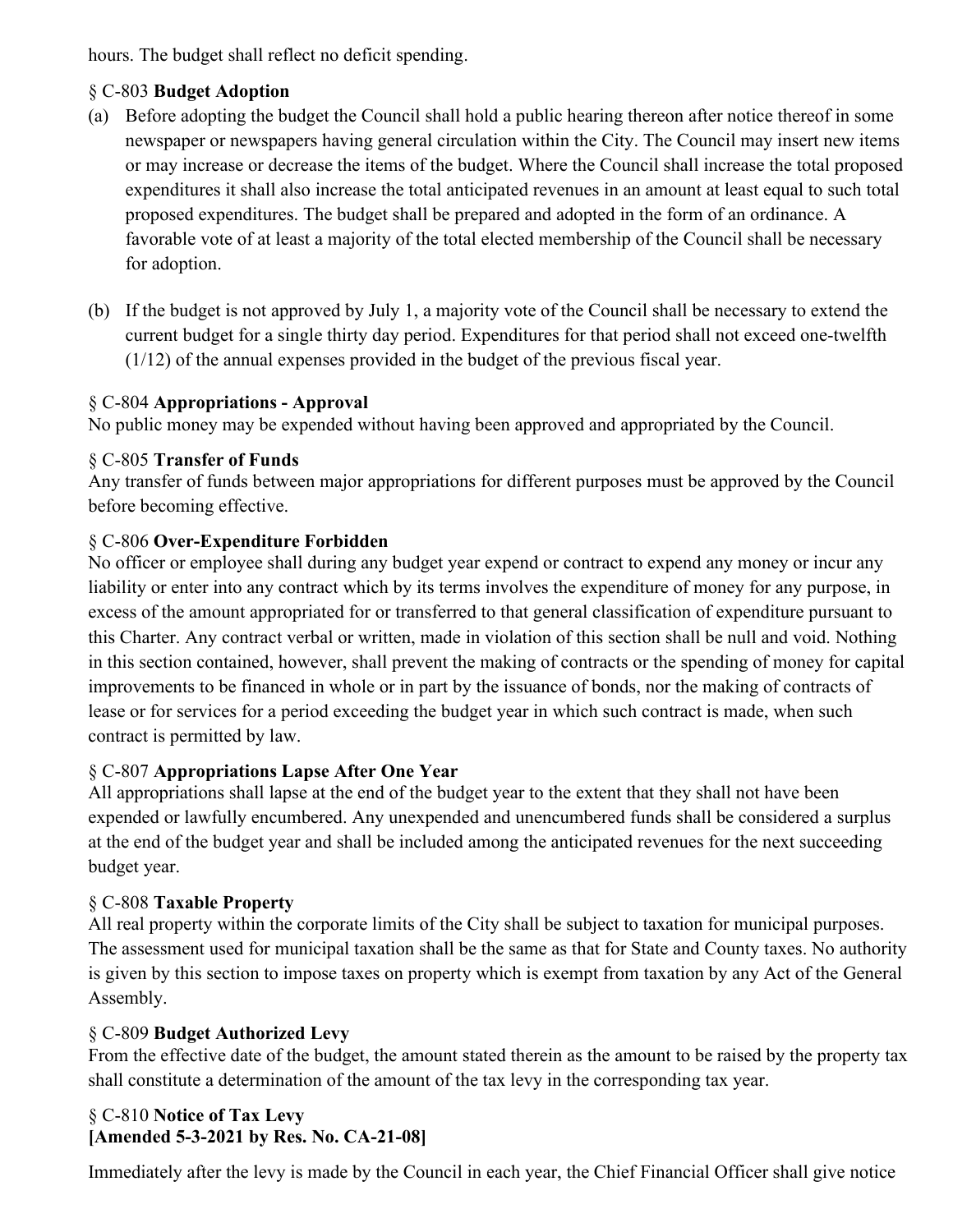of the making of the levy by posting a notice thereof in some public place or places in the City. He or she shall make out and mail or deliver in person to each taxpayer or his or her agent at their last known address a bill or account of the taxes due from them. This bill or account shall contain a statement of the amount of real estate property with which the taxpayer is assessed, the rate of taxation, the amount of taxes due, and the date on which the taxes will bear interest. Failure to give or receive notice required by this section shall not relieve any taxpayer of the responsibility to pay on the dates established by this Charter all taxes levied on their property.

### § C-811 **When Taxes are Overdue**

The taxes provided for in § C-810 of this Charter shall be due and payable on the first day of July in the year for which they are levied and shall be overdue and in arrears on the first day of the following October. They shall bear interest while in arrears at such rate as may from time to time be provided by the laws of the State of Maryland for each month or fraction of a month until paid.

### § C-812 **Sale of Tax Delinquent Property [Amended 5-3-2021 by Res. No. CA-21-08]**

- (a) Any unpaid, state, county and City taxes on real property constitute a lien on the real property from the date they become due until paid, as provided by § C-811 of this Charter and § 14-804 et seq. of the Tax-Property Article of the Annotated Code of Maryland.
- (1) Except as provided in paragraph (2) of this subsection, all unpaid taxes on real property shall be, until paid, liens on the real property in respect to which they are imposed from the date they became or become payable.
- (2) A lien on real property under paragraph (1) of this subsection terminates 20 years after the date that the lien attaches to the real property.
- (b) All unpaid tax on personal property is a lien on the personal property and on the real property of the owner of the personal property in the same manner in which taxes on real property are now liens on the real property with respect to which they are imposed in all subdivisions of the State; provided that the lien will attach to the real property only after the notice has been recorded and indexed among the judgment records in the office of the clerk of the circuit court in the county where the land lies, or is recorded and indexed on the tax rolls of the subdivision. Any subdivision, in lieu of recording in the appropriate court, may use a lien reporting system, and any subdivision so doing shall provide, on request, a lien report or memorandum with respect to any particular person.
- (c) It is mandatory that the Collector of Taxes sell, at the time prescribed by local law, any property on which taxes are in arrears, pursuant to  $\S$  14-808 et seq. of the Tax-Property Article of the Annotated Code of Maryland.

### § C-813 **Fees**

All fees received by an officer or employee of the City government in his official capacity shall belong to the City government and be accounted for by the City.

### § C-814 **Audit**

The financial books and accounts of the City shall be audited annually in a manner determined by the Council but not contrary to applicable State law.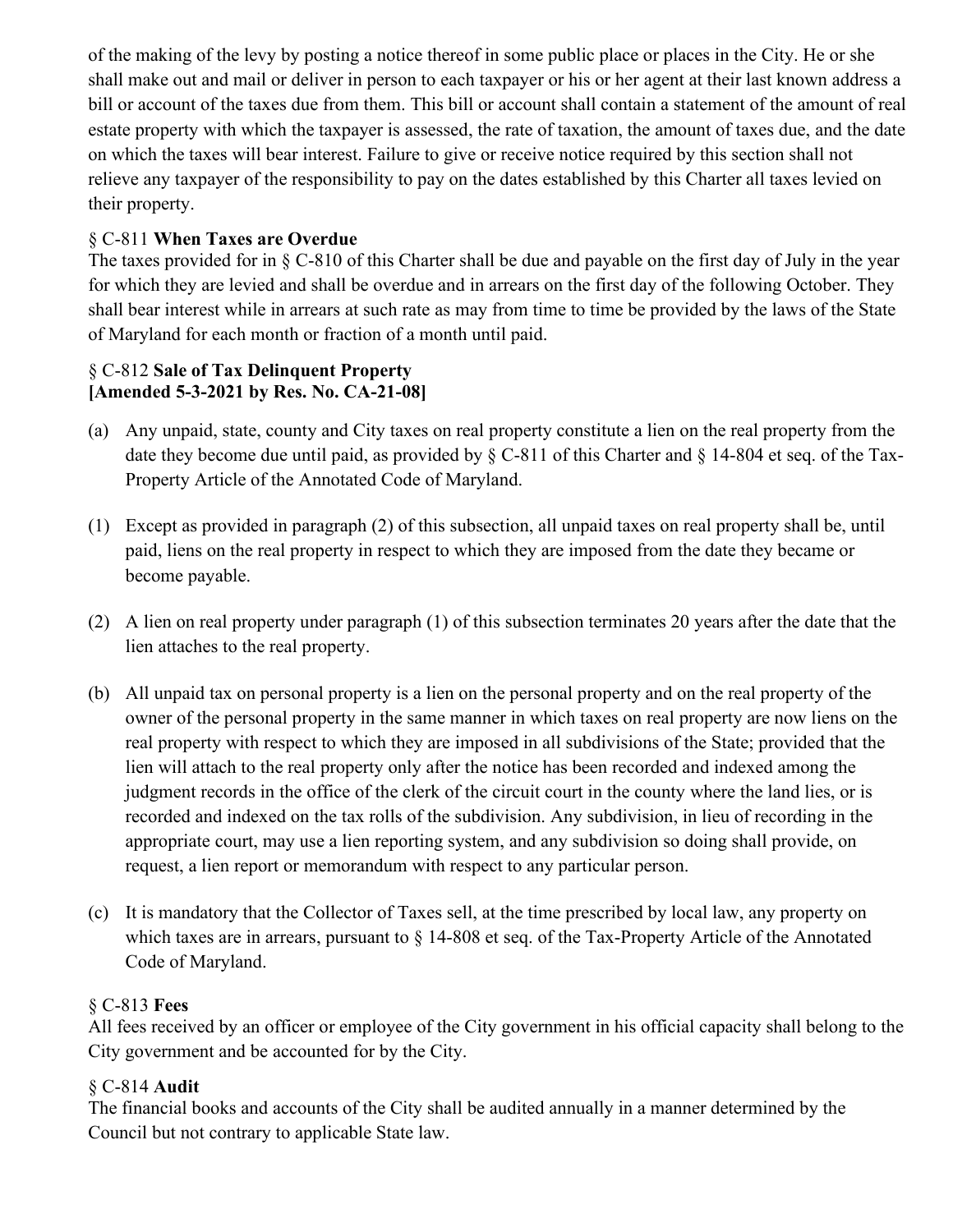### § C-815 **Tax Anticipation Borrowing**

The City shall have the power to borrow in anticipation of the collection of current taxes and to issue tax anticipation notes or other indebtedness as evidence of such borrowing. Such tax anticipation notes or other evidence of indebtedness shall be a first lien upon the proceeds of such tax and shall mature and be paid not later than eighteen (18) months from their date of issue. The Council shall have the power to regulate all matters concerning the issuance of tax anticipation notes.

### § C-816 **Authorization to Borrow Money**

The City shall have the power to borrow money for any proper public purpose and to evidence such borrowing by the issue and sale of its general obligation bonds, notes, or other certificates of indebtedness in the manner prescribed in Sections 31 to 37, inclusive, of Article 23A of the Annotated Code of Maryland (1957 edition, as amended), title "Municipal Corporations," subtitle "Creation of Municipal Public Debt."

### § C-817 **Authorization to Borrow Money [Amended 3-11-2013 by Res. No. R-13-15]**

- (a) The City shall have the power to borrow money for any proper public purpose and to evidence such borrowing by the issue and sale of its general obligation bonds, notes or other evidences of indebtedness in the manner prescribed in this Section.
- (b) All general obligation bonds, notes or other evidences of indebtedness issued under the provisions of this Section shall be authorized by an ordinance that shall contain: (1) a statement of the maximum aggregate principal amount of such obligations to be issued; (2) a statement of the purpose or purposes for which the proceeds of such obligations are to be expended; (3) a pledge of the security for such obligations and, if applicable, a statement that such obligations shall be payable in the first instance from a specified source of revenue or provisions for the making of such statement by resolution; and (4) a requirement that, subject to the provisions of subsection **(d)** below, prior to the issuance of any such obligations, the Council shall adopt a resolution in accordance with the provisions of subsection **(c)** below.
- (c) Prior to issuing any such obligations identified in subsection **(b)** above, the Council shall adopt a resolution containing, determining or providing for the determination of, or approving or providing for the approval of: (1) the designation, date of issue, denomination or denominations, form or forms and tenor of such obligations; (2) the rate or rates of interest payable on such obligations (which may be fixed or variable or may be determined by a method approved or provided for); (3) the date or dates and amount or amounts of maturity, which may be in any denomination and which may be in serial and/or term maturities or otherwise payable in installments; (4) the manner of selling such obligations, which may be either by solicitation of competitive bids at public sale after publication or dissemination of the notice of sale or a summary thereof or by private (negotiated) sale without advertisement or solicitation of competitive bids; (5) the price or prices of such obligations, which may be at, above or below par value; (6) any desired provisions relating to the redemption or put of such obligations prior to maturity (which may be at, above or below par value), and the manner of publishing or otherwise giving notice of such redemption or put; (7) the manner of executing and sealing such obligations, which may be by facsimile; (8) any documents pursuant to which such obligations are to be issued or secured, including, without limitation, agreements with banks, fiduciaries, insurers or others for the purpose of enhancing the marketability of or as security for such obligations and for securing any tender option granted to the holders thereof; and (9) such other provisions regarding the terms, conditions, issuance, sale, delivery and security of and for such obligations as the Council may determine necessary or desirable, including,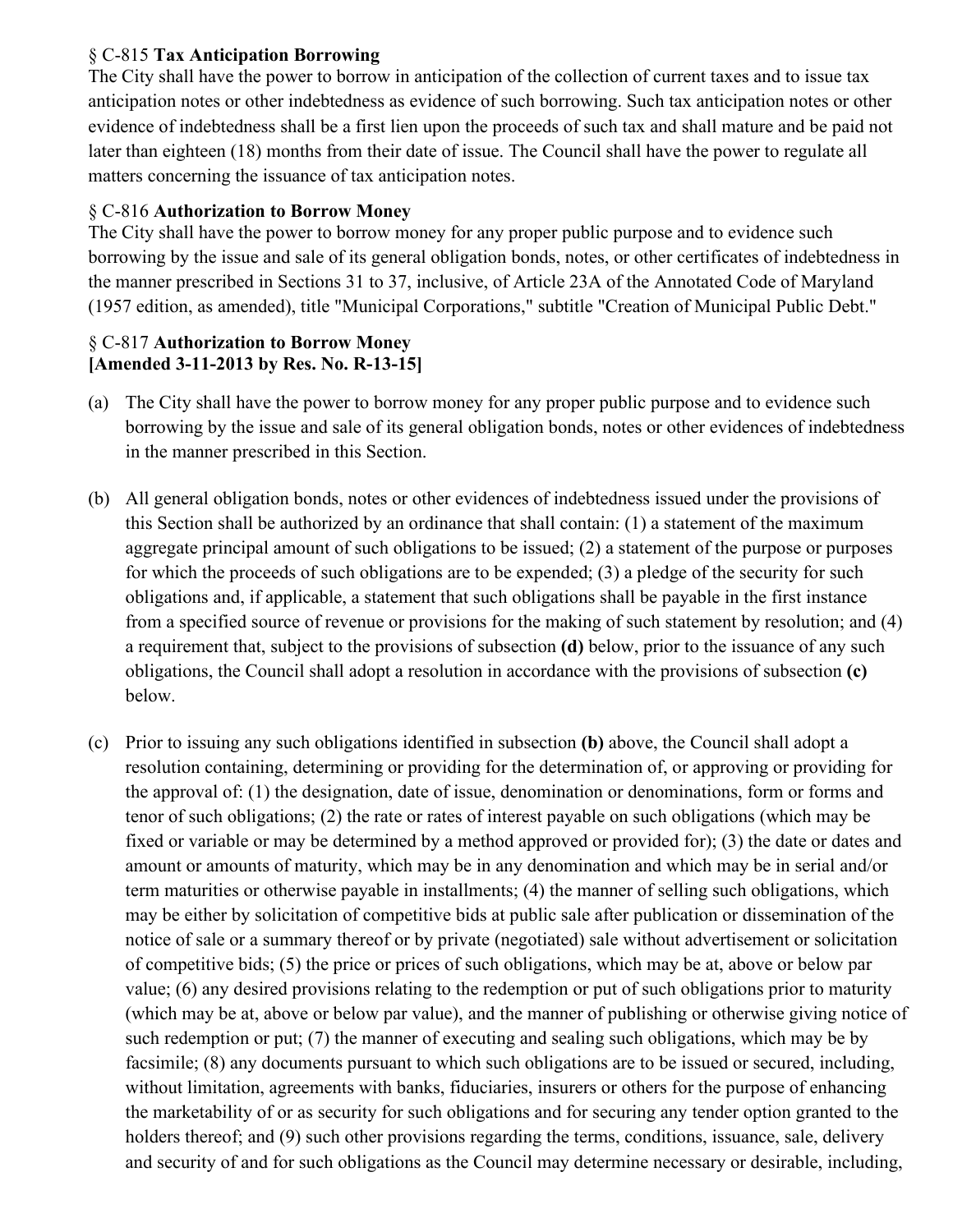without limitation, whether such obligations shall be sold for cash or other valuable consideration or further specifying the purposes for which such obligations are to be expended (within the limitations set forth in the applicable ordinance). By resolution the Council may delegate to a specified official or officials the authority to approve any matters or make any determinations contemplated by this subsection **(c)**. A resolution adopted pursuant to this subsection **(c)** may be introduced and adopted at a single session of the Council and shall become effective immediately upon adoption or upon the date specified in such resolution.

- (d) The Council may, at its option, determine or provide for the determination of, or approve or provide for the approval of, any of the matters referenced in subsection **(c)** above by ordinance instead of by resolution.
- (e) In connection with any sale of general obligation bonds, notes or other evidences of indebtedness by the solicitation of competitive bids at public sale, any such competitive bids may be delivered by electronic and/or facsimile means and/or by any other then-commercially reasonable manner for the public sale of municipal obligations by competitive bid; and any notice of sale may be published solely in summary form in a newspaper of general circulation in the City and/or in a generally recognized financial journal such as The Bond Buyer, or any notice of sale, rather than being published in full or summary form, may be made available solely via the internet or by other electronic means and/or by any other thencommercially reasonable manner for the sale of municipal obligations, all as determined by the Council by resolution or ordinance in accordance with the provisions of subsection **(c)** or subsection **(d)** above, as applicable. To the extent the Council determines to publish the notice of sale in full or summary form, any such publication need only be made once at least seven (7) days before the initial date fixed for sale.
- (f) The power conferred on the City under this Section shall be deemed to be additional and supplemental to any other general obligation borrowing authority granted to the City by Maryland, City or federal law, and the City may authorize, issue and secure any such general obligation debt in conformity with this Section and/or any other applicable law.

### § C-818 **Payment of Indebtedness**

The power and obligation of the City to pay any and all bonds, notes, or other evidences of indebtedness issued by it shall be unlimited and the City shall levy ad valorem taxes upon all the taxable property in the City for the payment of such bonds, notes, or other evidences of indebtedness and interest thereon. The faith and credit of the City is hereby pledged for the payment of the principal of and the interest on all bonds, notes, or other evidences of indebtedness, hereafter issued under the authority of this Charter, whether or not such pledge be stated in the bonds, notes, or other evidences of indebtedness, or in the ordinance authorizing their issuance.

### § C-819 **Previous Issues**

All bonds, notes, or other evidences of indebtedness validly issued by the City previous to the effective date of this Charter and all ordinances passed concerning them are hereby declared to be valid, legal, and binding and of full force and effect as if herein fully set forth.

### § C-820 **Purchasing and Contracts [Amended 12-10-2012 by Res. No. R-13-14; ]**

(a) The Council shall have the power to provide by ordinance for rules and regulations regarding purchasing procedures such as the use of competitive bids.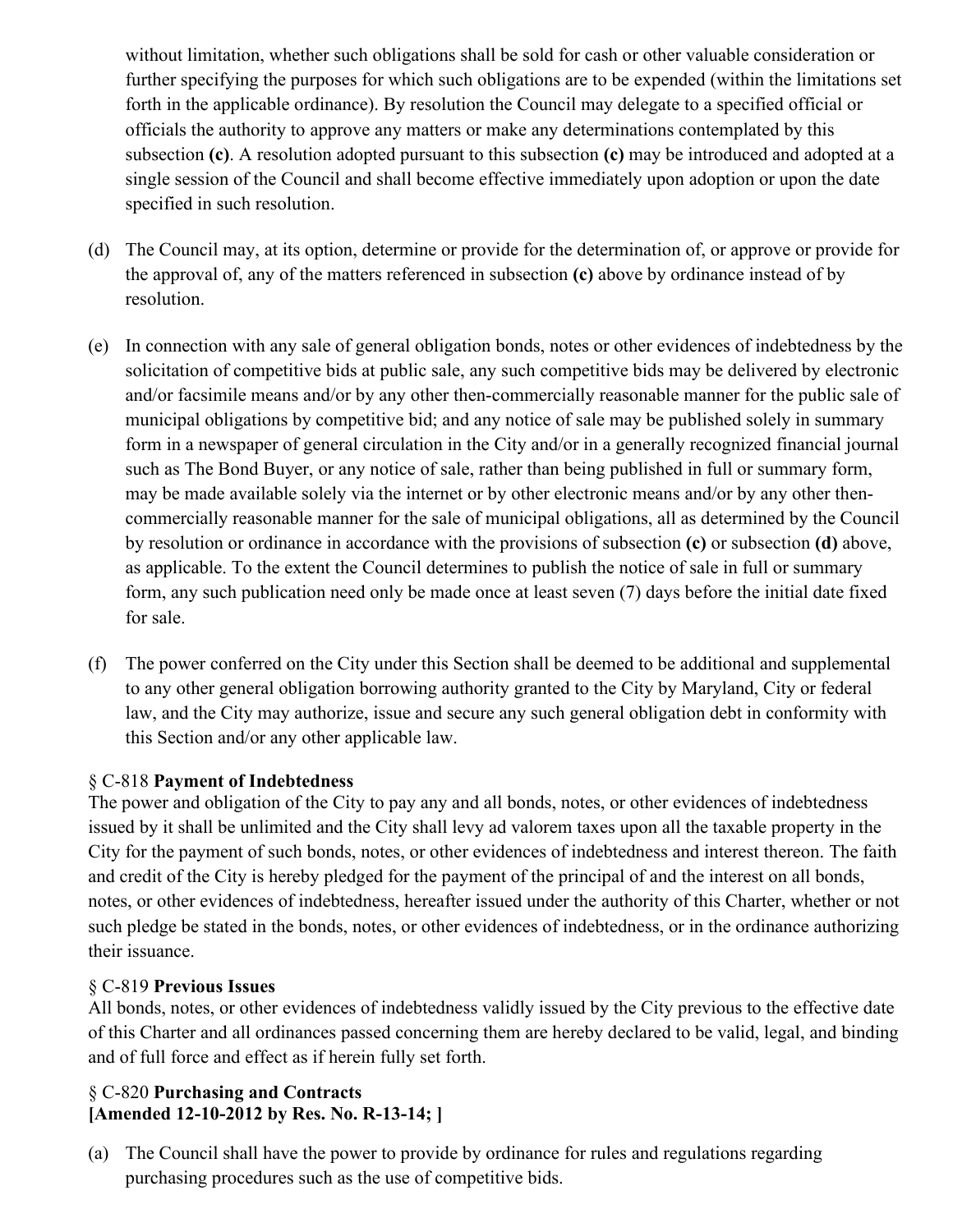- (b) The City Administrator may spend up to five thousand dollars (\$5,000) without Council approval that has been approved by the fiscal year budget for supplies, materials, equipment, construction of improvements, services and city-related expenses. The City Administrator shall obtain Council approval (which approval may be made by resolution or motion) for any expenditures for supplies, materials, equipment, construction of improvements, services and city-related expenses in excess of five thousand  $($5,000)$ . Except as otherwise provided in this  $§ C-820$ , the provider of any supplies, materials, equipment, construction of improvements, services and city-related expenses costing in excess of five thousand (\$5,000) shall be selected by competitive bid as established by this Charter and ordinances of the Council and any such expenditures shall be made on written contract. The City Administrator shall be required to advertise for sealed bids for any such written contract in such manner as may be prescribed by ordinance. Any such written contract shall be awarded to the bidder who offers the lowest or best bid and the best quality of goods and work and time of delivery or completion, with the responsibility of the bidders considered. By Resolution, the Council may approve or authorize one or more appropriate officials to approve any such written contract before the same becomes effective. The Council shall have the right to reject bids and readvertise. The city, at any time in its discretion, may employ its own forces for the construction or reconstruction of public improvements without advertising for (or readvertising for) or receiving bids. All written contracts may be protected by such bonds, penalties and conditions as the city may require. **[Amended 1-12-2015 by Res. No. R-15-12; 5-7-2018 by Res. No. CA-18-03; 5-3-2021 by Res. No. CA-21-08]**
- (c) The Council may exempt contracts involving professional services in excess of five thousand dollars (\$5,000), including (without limitation) accounting, architectural, auditing, consulting, computer maintenance and support services, engineering, legal, planning, or surveying services, from competitive bidding and any such written professional services contracts may be negotiated by the City Administrator with the approval of the Council or by the Council itself. By Resolution the Council may (1) provide for the exemption of any such written professional services contract from competitive bidding and (2) approve or authorize one or more appropriate officials to approve the written contract for any such negotiated professional services. **[Amended 5-7-2018 by Res. No. CA-18-03; 5-3-2021 by Res. No. CA-21-08]**
- (d) Except with the respect to the selection of the primary development entity with which the city shall enter into any public-private partnership (which selection of such primary entity shall be made in accordance with the provisions of subsection **(b)** above), the Council may exempt contracts with individuals or entities involving supplies, materials, equipment, construction of improvements, services or city-related expenses in excess of five thousand dollars (\$5,000) to be entered into in connection with any publicprivate partnership undertaken by the city from competitive bidding and any such written ancillary public-private partnership contracts may be negotiated by the city administrator with the approval of the council or by the council itself. By resolution the Council may (1) provide for the exemption of any such written ancillary public-private partnership contract from competitive bidding and (2) approve or authorize one or more appropriate officials to approve the written contract for any such ancillary publicprivate partnership supplies, materials, equipment, construction of improvements, services or cityrelated expenses. The provisions of this subsection **(d)** shall be liberally construed in connection with any public-private partnership undertaken by the city. **[Amended 5-7-2018 by Res. No. CA-18-03; 5-3- 2021 by Res. No. CA-21-08]**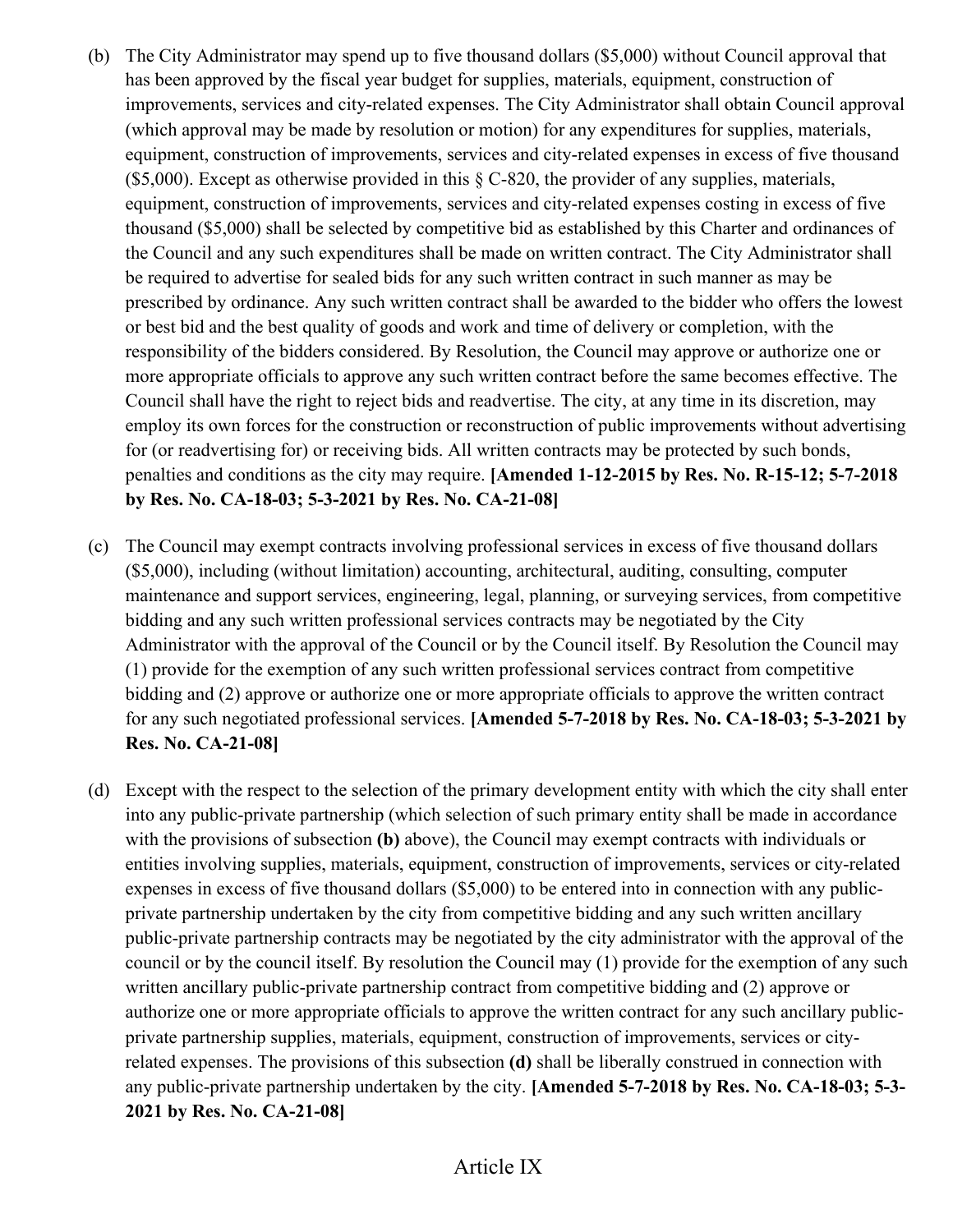### **ADMINISTRATION**

### § C-901 **Chief Financial Officer [Amended 5-12-2008 by Res. No. R-08-04; 1-12-2015 by Res. No. R-15-12; 5-7-2018 by Res. No. CA-18- 02; 12-7-2020 by Res. No. CA-21-06]**

There shall be a Chief Financial Officer appointed pursuant to  $\S C$ -701(b) whose compensation shall be determined by the Council. The Chief Financial Officer shall be the financial officer of the City. The financial powers of the City, except as otherwise provided by this Charter, shall be exercised by the Chief Financial Officer under supervision of the City Manager.

### § C-902 **City Clerk [Amended 1-16-2018 by Res. No. CA-18-01; 12-7-2020 by Res. No. CA-21-06]**

There shall be a City Clerk appointed pursuant to  $\S$  C-701(b). The City Clerk shall attend every meeting of the Council and keep such other records and perform such other duties as may be required by this Charter or the Council. The City Clerk shall be supervised by and be under the direction and control of the City Manager and is accountable to the City Manager. Except as otherwise directed by the City Council through the City Manager, or except as required to fulfill a duty or responsibility expressly imposed upon the City Clerk by this Charter, the City Clerk shall work exclusively for the City Manager.

### § C-903 **City Attorney**

There may be a City Attorney appointed by the Council. He shall serve at the pleasure of the Council and his compensation shall be so determined by the Council. The City Attorney shall be a member of the bar of Maryland Court of Appeals. The City Attorney shall be the legal advisor of the City and shall perform such duties in this connection as may be required by the Council. The City shall have the power to employ other legal consultants as it deems necessary from time to time.

### § C-904 **Creation of Departments [Amended 12-7-2020 by Res. No. CA-21-06]**

The City Manager with Council consent establish, disestablish, or combine City departments, offices, or agencies in addition to those created by this Charter and may prescribe the functions of all departments, offices, and agencies. The departments of the City government established by this Charter are the Department of Finance, Environmental Justice, Police, Economic Development, Human Resources, Public Engagement, and City Clerk. The Public Safety Department shall be under the direction and supervision of the Chief of Police who shall be appointed in accordance with  $\S$  C-701(b) of this Charter.

### § C-905 **Direction of the City Manager**

# **[Amended 1-12-2015 by Res. No. R-15-12; 10-3-2016 by Res. No. R-17-01; 5-7-2018 by Res. No. CA-18- 02; 8-17-2020 by Res. No. CA-21-01; 12-7-2020 by Res. No. CA-21-06]**

All departments, offices and agencies shall be under the direction and supervision of the City Manager. However, the City Manager may only with Council consent appoint an officer to assist him or her in administration of said departments, offices, or agencies.

### § C-906 **Merit System Authorized**

The City may provide by ordinance for appointments and promotions in the administrative service on the basis of merit and fitness. To carry out this purpose the Council may adopt such rules and regulations governing the operation of a merit system as it deems desirable or necessary. Among other things these rules and regulations may provide for competitive examinations, the use of eligible lists, a classification plan, a compensation plan, a probation period, appeals by employees included within the classified service from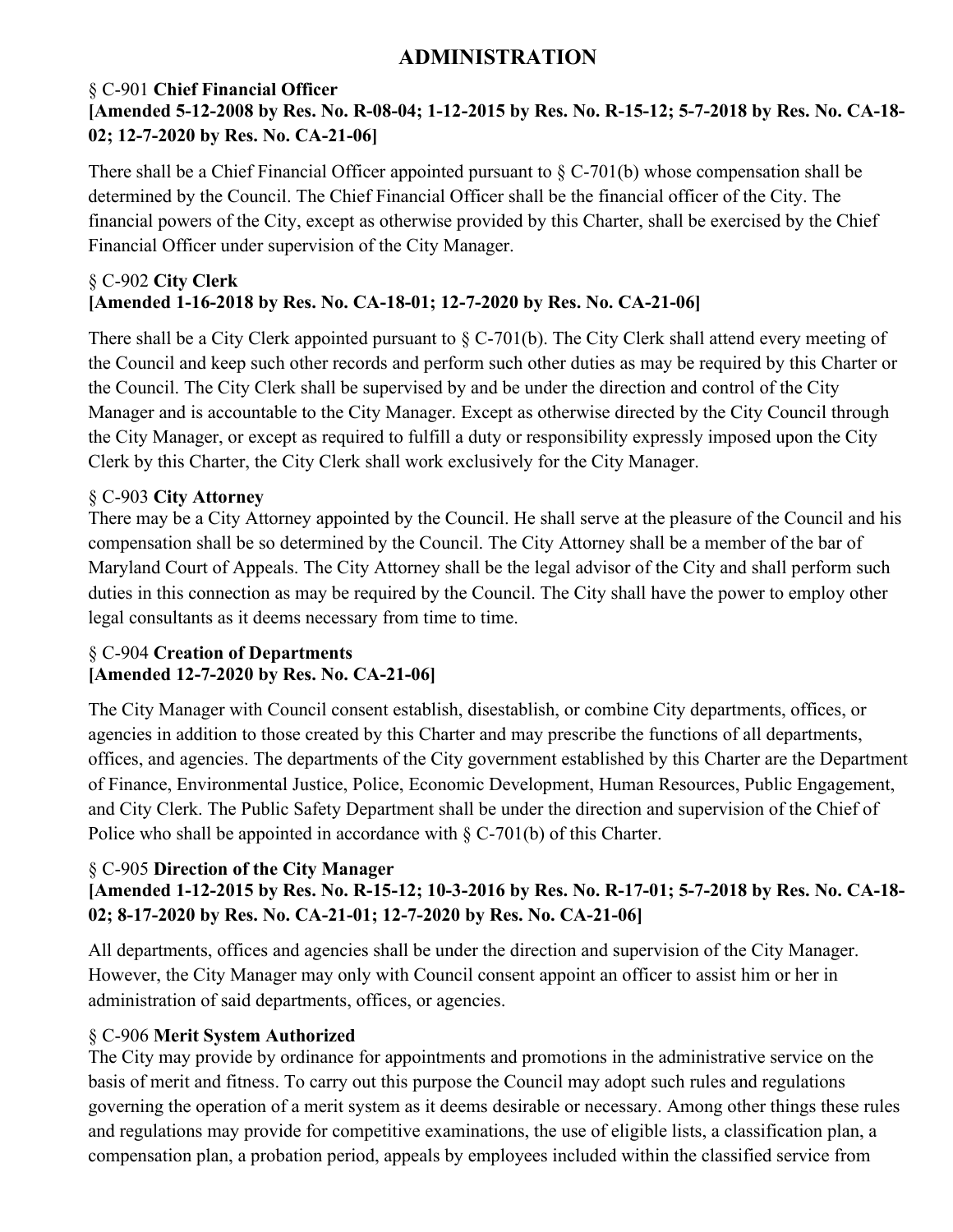dismissal or other disciplinary action, and vacation and sick leave regulations. The City may request and avail itself of the facilities of the Commissioner of State Personnel for the administration of its merit system, as provided in State law.

### § C-907 **Retirement System**

The City Council may do all things necessary to include its officers and employees, or any of them, within any retirement systems or pension system under the terms of which they are admissible, and to pay the employer's share of the cost of any such retirement or pension system out of the general funds of the City.

### § C-908 **Compensation of Employees**

The compensation of all officers and employees of the City shall be set from time to time by an ordinance passed by the Council subject to the restrictions imposed upon establishing the salaries of the City Council.

### § C-909 **Employee Benefit Programs [Amended 5-3-2021 by Res. No. CA-21-08]**

The City by ordinance-may provide for or participate in hospitalization or other forms of benefit or welfare programs for its officers and employees, and may expend public moneys of the City for such programs. The City Council shall approve any benefit program on an annual basis.

### § C-910 **Prohibitions**

- (a) No officer or employee in the service of the City shall continue in a paid status after becoming a candidate for nomination or election to any public office in the City.
- (b) No person shall orally, by letter or otherwise, solicit or be in any manner concerned in soliciting any assessment, subscription, or contribution for any City political purpose whatever from any person holding a position in the service of the City.
- (c) No person holding a position in the service of the City shall make any contribution to the campaign funds of any political party or any candidate for public office in the City or take any part in the management, affairs, or political campaign of any political party or candidate for public office in the City, further than in the exercise of his right as a citizen to express his opinion and to cast his vote.
- (d) No person shall hold any one position at one time, unless the Council determines that an interim capacity not to exceed one (1) year is necessary until a vacancy can be filled. No person shall hold any City office or position and have an outside business interest in a commercial enterprise doing business with the City. For the purpose of this section, City office or position shall mean all elective, appointive, and classified positions of the City with no distinction made between paid or unpaid positions. **[Amended 5-3-2021 by Res. No. CA-21-08]**

# Article X **PUBLIC WAYS AND SIDEWALKS**

### § C-1001 **Definition of Public Ways**

As used in this Charter, the following terms shall have the meanings indicated: "Public Ways" - Includes all streets, avenues, roads, highways, public thoroughfares, lanes, and alleys.

### § C-1002 **Control of Public Ways**

The City has control of all public ways in the City except such as may be under the jurisdiction of the Maryland State Highway Administration. Subject to the laws of the State of Maryland and this Charter, the City may do whatever it deems necessary to establish, operate, and maintain in good condition the public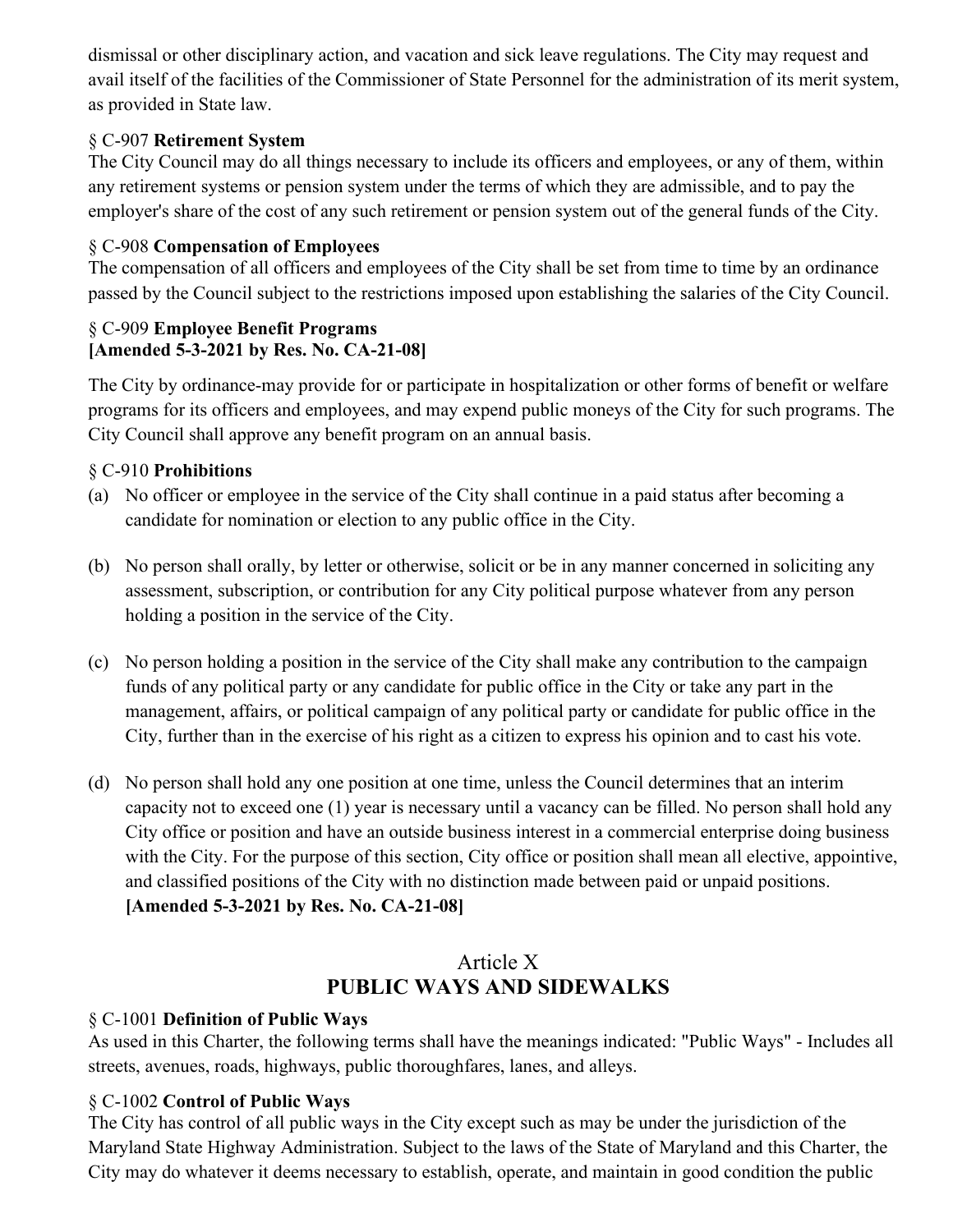ways of the City.

#### § C-1003 **Powers of City as to Public Ways**  The City may:

- (a) Establish, regulate, and change from time to time the grade lines, width, and construction materials of any City public ways or part thereof, bridges, curbs, and gutters.
- (b) Grade, lay out, construct, open, extend, and make new City public ways.
- (c) Grade, straighten, widen, alter, improve, or close up any existing City public way or part thereof.
- (d) Pave, surface, repave, or resurface any City public way or part thereof.
- (e) Install, construct, reconstruct, repair, and maintain curbs and/or gutters along any City public way or part thereof.
- (f) Construct, reconstruct, maintain, and repair bridges.
- (g) Name City public ways.
- (h) Have surveys, plans, specifications, and estimates made for any of the above activities or projects or parts thereof.

### § C-1004 **Powers of City as to Sidewalks**

The City may:

- (a) Establish, regulate, and change from time to time the grade lines, width, and construction materials of any sidewalk or part thereof on City property along any public way or part thereof.
- (b) Grade, lay out, construct, reconstruct, pave, repave, repair, extend, or otherwise alter sidewalks on City property along any public way or part thereof.
- (c) Require that the owners of any property abutting on a sidewalk keep the sidewalk clear of all ice, snow, and other obstructions.
- (d) Require and order the owner of any property abutting on any public way in the City to perform any projects authorized by this section at the owner's expense according to reasonable plans and specifications. If, after due notice, the owner fails to comply with the order within a reasonable time, the City may do the work and the expense shall be a lien on the property and shall be collectible in the same manner as are City taxes or by suit at law.

# Article XI **STORM WATER DRAINAGE SYSTEM**

### § C-1101 **Power of the City**

The City may operate, maintain and repair storm water sewers and the storm water drainage system provided said maintenance and repairs are not supplied by the Washington Suburban Sanitary Commission.

# Article XII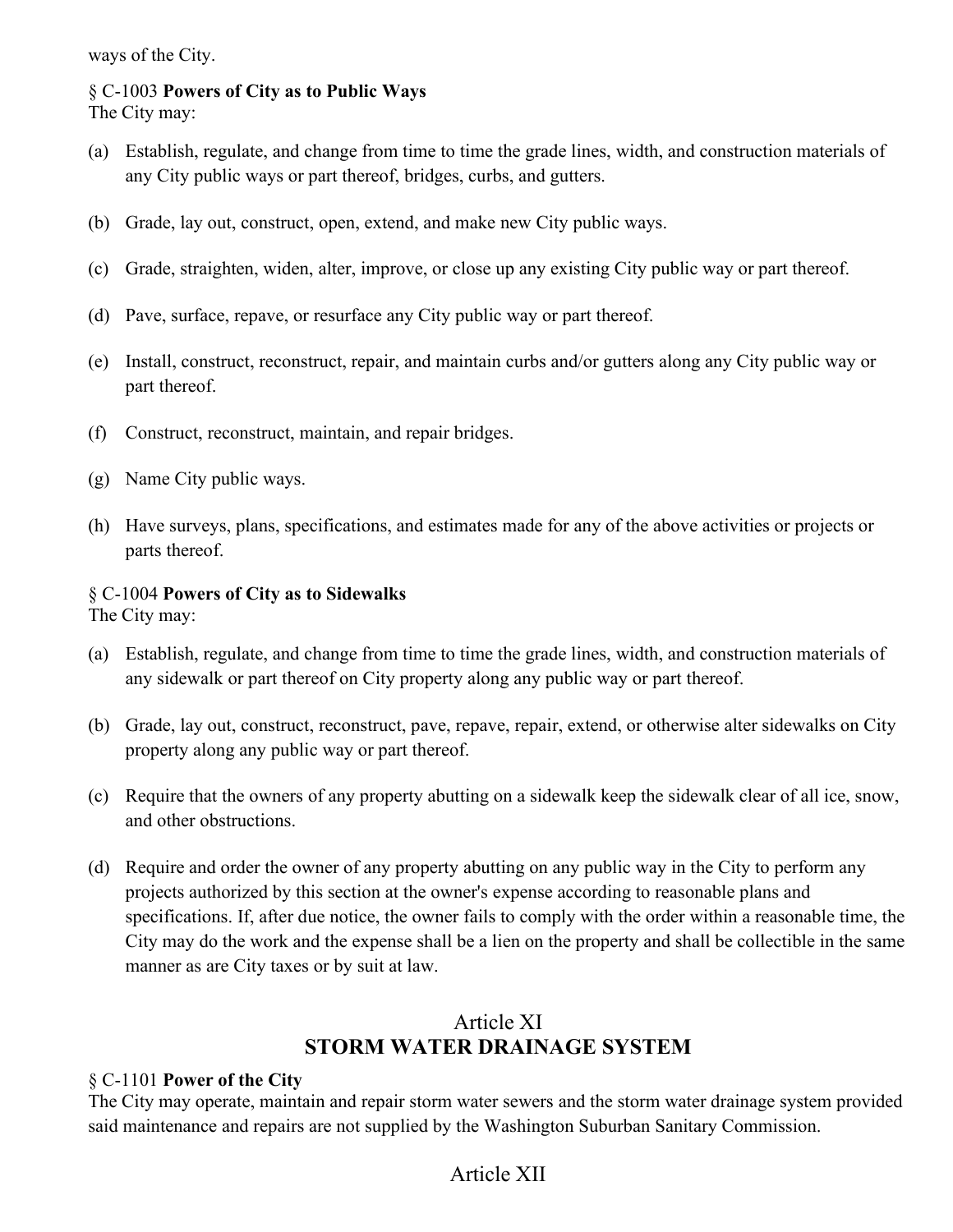# **SPECIAL ASSESSMENTS**

#### § C-1201 **Power of City to Levy Special Assessments**

The City may levy and collect taxes in the form of special assessments upon property in a limited and determinable area for special benefits conferred upon the property by the installation or construction, of water mains, sanitary sewer mains, storm water sewers, curbs, and gutters and by the construction, and paving of public ways and sidewalks or parts thereof, and it may provide for the payment of all or any part of the above projects out of the proceeds of the special assessment. The cost of any project to be paid in whole or in part by special assessments may include the direct cost thereof, the cost of any land acquired for the project, the interest on bonds, notes, or other evidences of indebtedness issued in anticipation of the collection of special assessments, a reasonable charge for the services of the administrative staff of the City and any other item of cost which may reasonably be attributed to the project.

- (a) Provided. The procedure for special assessments, wherever authorized in this charter, is as provided in this section.
- (b) Assessment of Cost. The cost of the project being charged for shall be assessed according to the front rule of apportionment or some other equitable basis determined by the Council.
- (c) Amount. The amount assessed against any property for any project or improvement shall not exceed the value of the benefits accruing to the property therefrom, nor shall any special assessment be levied which causes the total amount of special assessment levied by the City and outstanding against any property at any time, exclusive of delinquent installments, to exceed twenty-five per centum (25%) of the assessed value of the property after giving effect to the benefit accruing thereto from the project or improvements for which assessed.
- (d) Uniformity of Rates. When desirable, the affected property may be divided into different classes to be charged different rates, but, except for this, any rate shall be uniform.
- (e) Levy of Charges; Public Hearing; Notice. All special assessment charges shall be levied by the Council by ordinance. Before levying any special assessment charges, the Council shall hold a public hearing. The City Clerk shall cause notice to be given stating the nature and extent of the proposed project, the kind of materials to be used, the estimated cost of the project, the portion of the cost to be assessed, the number of installments in which the assessment may be paid, the method to be used in apportioning the cost, and the limits of the proposed area of assessment. The notice shall also state the time and place at which all persons interested, or their agents or attorneys, may appear before the Council and be heard concerning the proposed project and special assessment. Such notice shall be given by sending a copy thereof by mail to the owner of record of each parcel of property proposed to be assessed and to the person in whose name the property is assessed for taxation and by publication of a copy of the notice at least once in a newspaper of general circulation in the City. The City Clerk shall present at the hearing a certificate of publication and mailing of copies of the notice, which certificate shall be deemed proof of notice, but failure of any owner to receive the mailed copy shall not invalidate the proceedings. The date of hearing shall be set at least ten and not more than thirty days after the City Clerk shall have completed publication and service of notice as provided in this section. Following the hearing the Council, in its discretion may vote to proceed with the project and may levy the special assessment.
- (f) Right to Appeal. Any interested person feeling aggrieved by the levying of any special assessment under the provisions of this section shall have the right to appeal to the Circuit Court for the County within ten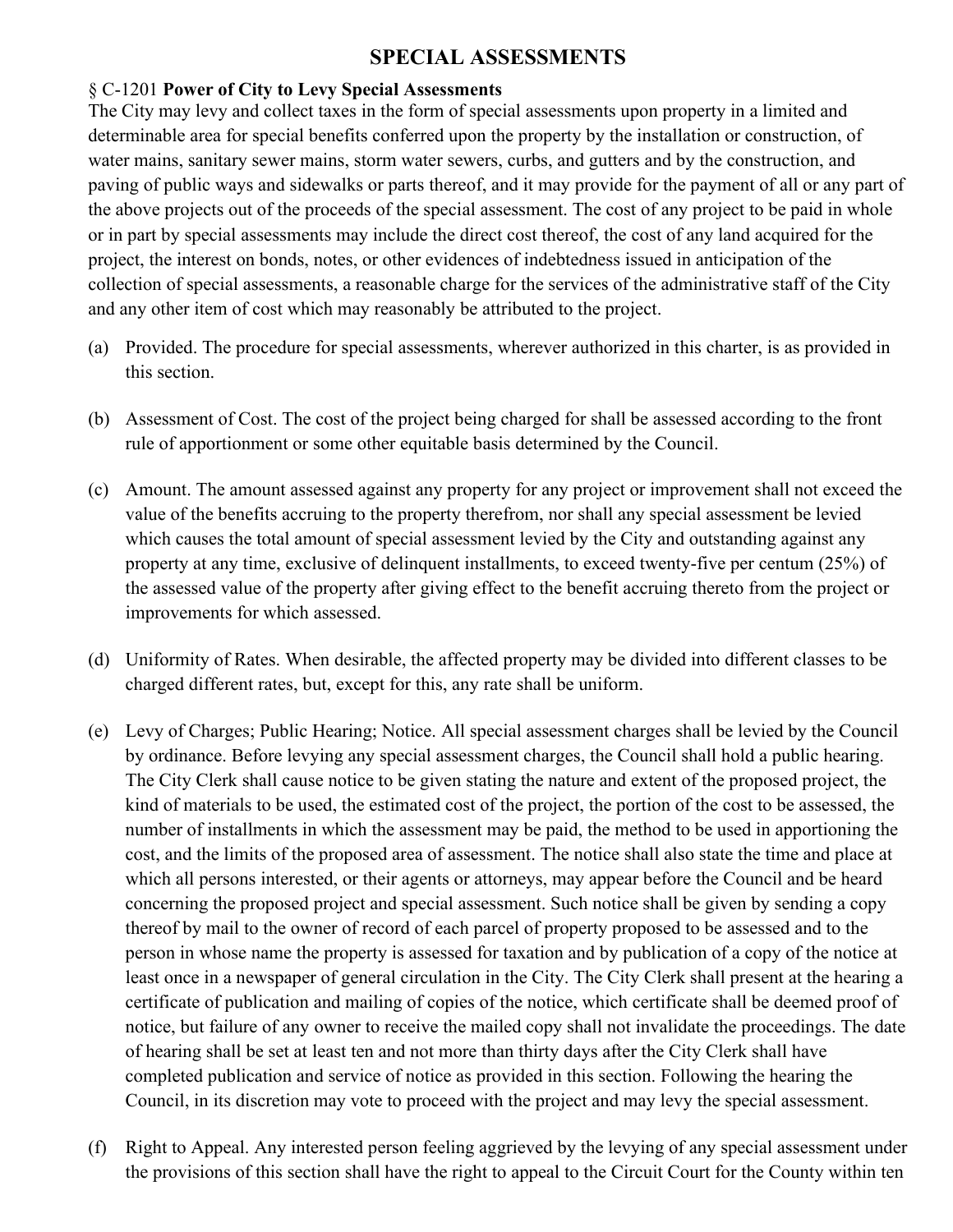days after the levying of any assessment by the Council.

- (g) Payments; Interest. Special assessments may be made payable in annual or more frequent installments over such period of time, not to exceed ten years, and in such manner as the Council may determine. The Council shall determine on what date installments shall be due and payable. Interest may be charged on installments at the rate to be determined by the Council.
- (h) When Due; Lien on Property; Collection. All special assessment installments are overdue six months after the date on which they became due and payable. All special assessments shall be liens on the property and all overdue special assessments shall be collected in the same manner as City taxes or by suit at law.
- (i) City Treasurer. All special assessments shall be billed and collected by the City Treasurer.

# Article XIII **CITY PROPERTY**

### § C-1301 **Acquisition, Possession, and Disposal**

The City may acquire real, personal, or mixed property within the corporate limits of the City for any public purpose by purchase, gift, request, devise, lease, condemnation, or otherwise and may sell, lease, or otherwise dispose of any property belonging to the City. All municipal property, funds, and franchises of every kind belonging to or in the possession of the City (by whatever prior name known) at the time this Charter becomes effective are vested in the City, subject to the terms and conditions thereof.

### § C-1302 **Condemnation [Amended 5-3-2021 by Res. No. CA-21-08]**

The City shall have the power to condemn property of any kind, or interest therein or franchise connected therewith, in fee or as an easement, within the corporate limits of the City, for any public purpose. Any activity, project, or improvement authorized by the provisions of this Charter or any other State Law applicable to the City shall be deemed to be used for a public purpose. The manner of procedure in case of any condemnation proceedings shall be that established in Real Property Article of the Annotated Code of the Public General Laws of Maryland, title "Eminent Domain".

### § C-1303 **City Buildings**

The City shall have the power to acquire, to obtain by lease or rent, to purchase, construct, operate, and maintain all buildings and structures it deems necessary for the operation of the City government.

### § C-1304 **Protection of City Property**

The City shall have the power to do whatever may be necessary to protect City property and to keep all City property in good condition.

# Article XIV **GENERAL PROVISIONS**

### § C-1401 **Oath of Office**

Before entering upon the duties of their offices, the Council members, the members of the Board of Supervisors of Elections, and all other persons elected or appointed to any office of profit or trust in the City government shall take and subscribe the following oath or affirmation: "I, \_\_\_\_\_ do swear (or affirm, as the case may be), that I will support the Constitution of the United States; and that I will be faithful and bear true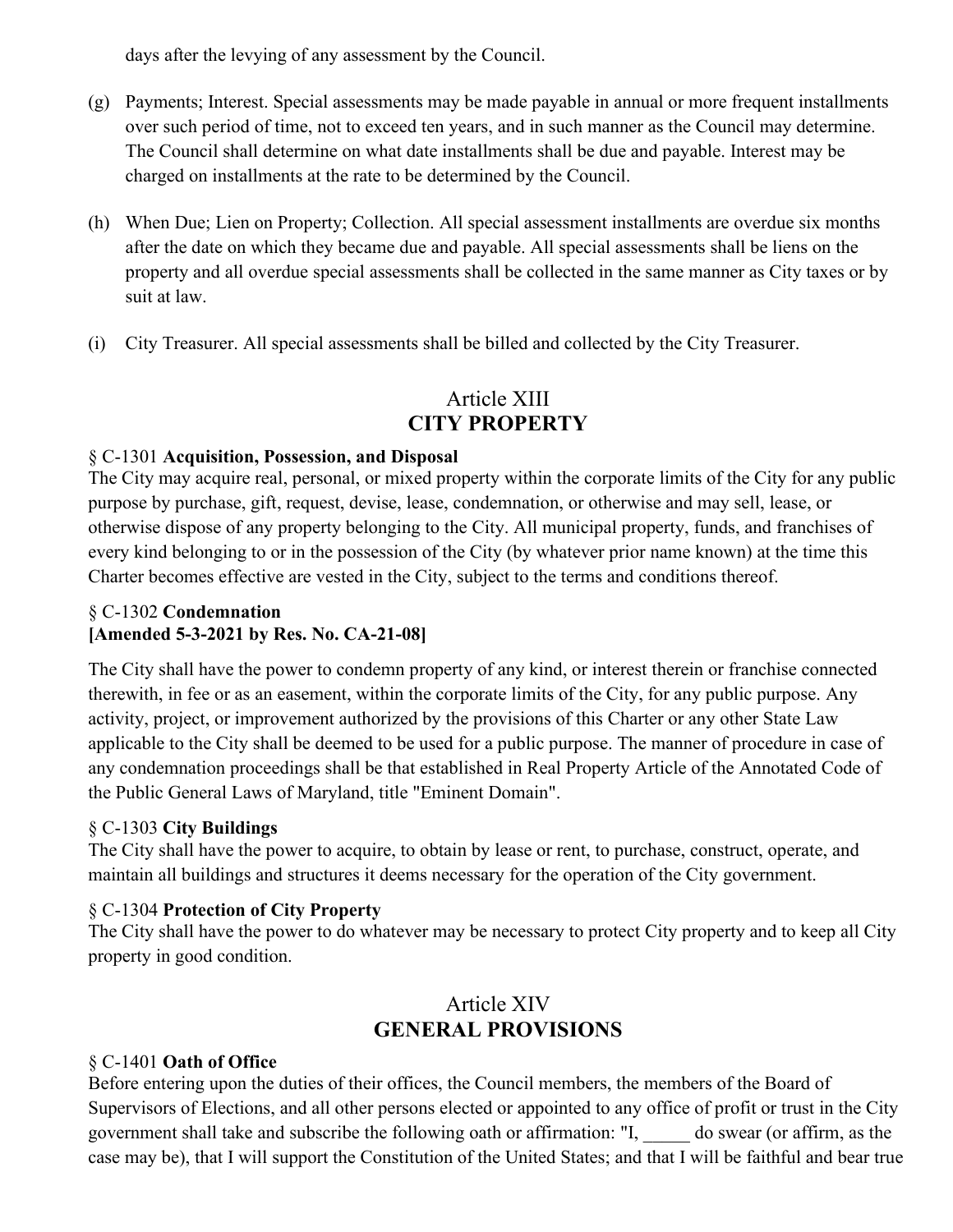allegiance to the State of Maryland, and support the Constitution and Laws thereof; and that I will, to the best of my skill and judgment, diligently and faithfully, without partiality or prejudice, execute the office of \_\_\_\_\_, according to the Constitution and Laws of this State."

### § C-1402 **Taking the Oath [Amended 10-19-2020 by Res. No. CA-21-05; 5-3-2021 by Res. No. CA-21-08]**

The Mayor shall take and subscribe this oath or affirmation before the Clerk of the Circuit Court for Prince George's County or before one of the sworn deputies of the Clerk. In the event that the Clerk of the Circuit Court or one of the sworn deputies of the Clerk is unavailable to swear-in the Mayor and Council, the City Clerk, City Manager or Chief of Police shall administer the oath to the Mayor and Council. All other persons taking and subscribing the oath may do so before the Mayor. In the event the Mayor is unavailable or incapacitated then the Council President or the City Clerk or the City Manager or the Chief of Police shall administer the oath.

### § C-1403 **Official Bonds [Amended 5-3-2021 by Res. No. CA-21-08]**

The Chief Financial Officer and any person that handles funding for the City shall be bonded and shall give bonds in such amount and with such surety as may be required by the Council. The premiums on such bonds shall be paid by the City.

### § C-1404 **Prior Rights and Obligations**

All right, title, and interest held by the City or any other person or corporation at the time this Charter is adopted, in and to any lien acquired under any prior Charter of the City are hereby preserved for the holder in all respects as if this Charter had not been adopted, together with all rights and remedies in relation thereto. This Charter shall not discharge, impair, or release any contract, obligation, duty, liability, or penalty whatever existing at the time this Charter becomes effective. All suits and actions, both civil and criminal, pending, or which may hereafter be instituted for causes of action now existing or offenses already committed against any law or ordinance repealed by this Charter, shall be instituted, proceeded with, and prosecuted to final determination and judgment as if this Charter had not become effective.

### § C-1405 **Misdemeanors [Amended 5-3-2021 by Res. No. CA-21-08]**

Every act or omission which, by ordinance, is made a misdemeanor under the authority of this Charter, unless otherwise provided shall be punishable upon conviction before any trial magistrate or in the Circuit Court for the County within which the offense is committed by a misdemeanor. The minimum fine for a misdemeanor shall be in the amount of one thousand dollars (\$1,000) not to exceed five thousand dollars (\$5,000) or imprisonment for thirty days in the County Jail, or both, in the discretion of the court or trial magistrate. All parties aggrieved shall have the right to appeal as is now provided under the general laws of the State. Where the act or omission is of a continuing nature and is persisted in a conviction for one offense shall not be a bar to a conviction for a continuation of the offense subsequent to the first or any succeeding conviction.

- (a) The Council may provide that violations of any municipal ordinance shall be a municipal infraction, unless that violation is declared to be a felony or misdemeanor by the laws of the state or other ordinance. For purposes of this Article, a municipal infraction is a civil offense.
- (b) A fine not to exceed four hundred dollars (\$400) may be imposed for each conviction of a municipal infraction. The fine is payable by the offender to the municipality within twenty (20) calendar days of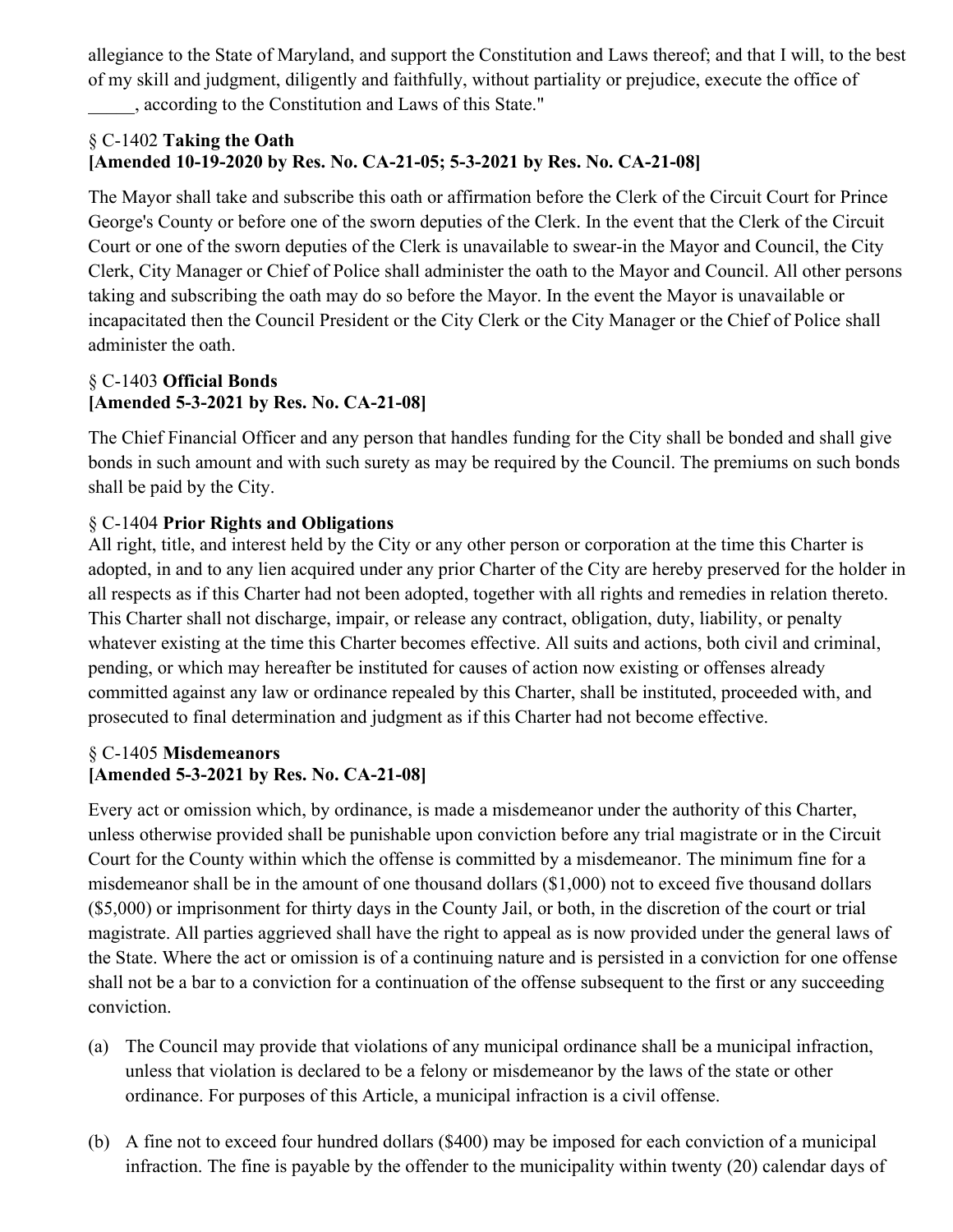receipt of a citation. Each day a violation continues shall constitute a separate offense.

- (c) Any person receiving a citation for an infraction may elect to stand trial for the offense by notifying the city, in writing, of this intention at least five (5) days prior to the date set for payment of the fine. Failure to pay the fine or to give notice or intent to stand trial may result in doubling of the fine, not to exceed four hundred dollars (\$400).
- (d) Adjudication of a municipal infraction is not a criminal conviction for any purpose, nor does it impose any of the civil liabilities ordinarily imposed by a criminal conviction.

### § C-1406 **Effect of Charter on Existing Ordinances**

All ordinances, resolutions, rules, and regulations in effect in the City at the time this Charter becomes effective which are not in conflict with the provisions of this Charter shall remain in effect until changed or repealed according to the provisions of this Charter.

### § C-1407 **Conflicting Ordinances, Resolutions, Rules and Regulations**

All ordinances, resolutions, rules and regulations in effect in the City at the time this Charter becomes effective which are in conflict with the provisions of this Charter be and the same hereby are repealed to the extent of such conflict.

### § C-1408 **Separability**

If any section or part of section of this Charter shall be held invalid by a court of competent jurisdiction, such holding shall not affect the remainder of this Charter nor the context in which such section or part of section so held invalid shall appear, except to the extent that an entire section or part of section may be inseparably connected in meaning and effect with the section or part of section to which such holding shall directly apply.

### Article XV **TRANSITIONAL PROVISIONS**

### § C-1501 **Officers and Employees**

Nothing in this Charter except as otherwise specifically provided shall effect [affect] or impair the rights or privileges of persons who are City officers or employees at the time of its adoption.

#### § C-1502 **Continuance of Office or Employment [Amended 5-3-2021 by Res. No. CA-21-08]**

Except as specifically provided by this Charter, if at the time this Charter takes effect a City officer or employee holds any office or position which is or can be abolished by this charter, he or she shall continue in such office until the specific provision under this Charter directing that he or she vacate the office or position becomes effective.

### § C-1503 **Personnel System**

An employee holding a City position at the time this Charter takes effect, who was serving in that same position or a comparable position at the time of its adoption, shall not be subject to competitive test as a condition of continuance in the same position but in all other respects shall be subject to the personnel system provided for in Article **IX**.

### § C-1504 **Pending Matters**

All rights, claims, actions, orders, contracts, and legal or administrative proceedings shall continue except as modified pursuant to the provisions of this Charter and in each case shall be maintained, carried on or dealt with by the appropriate City department, office or agency under this Charter.